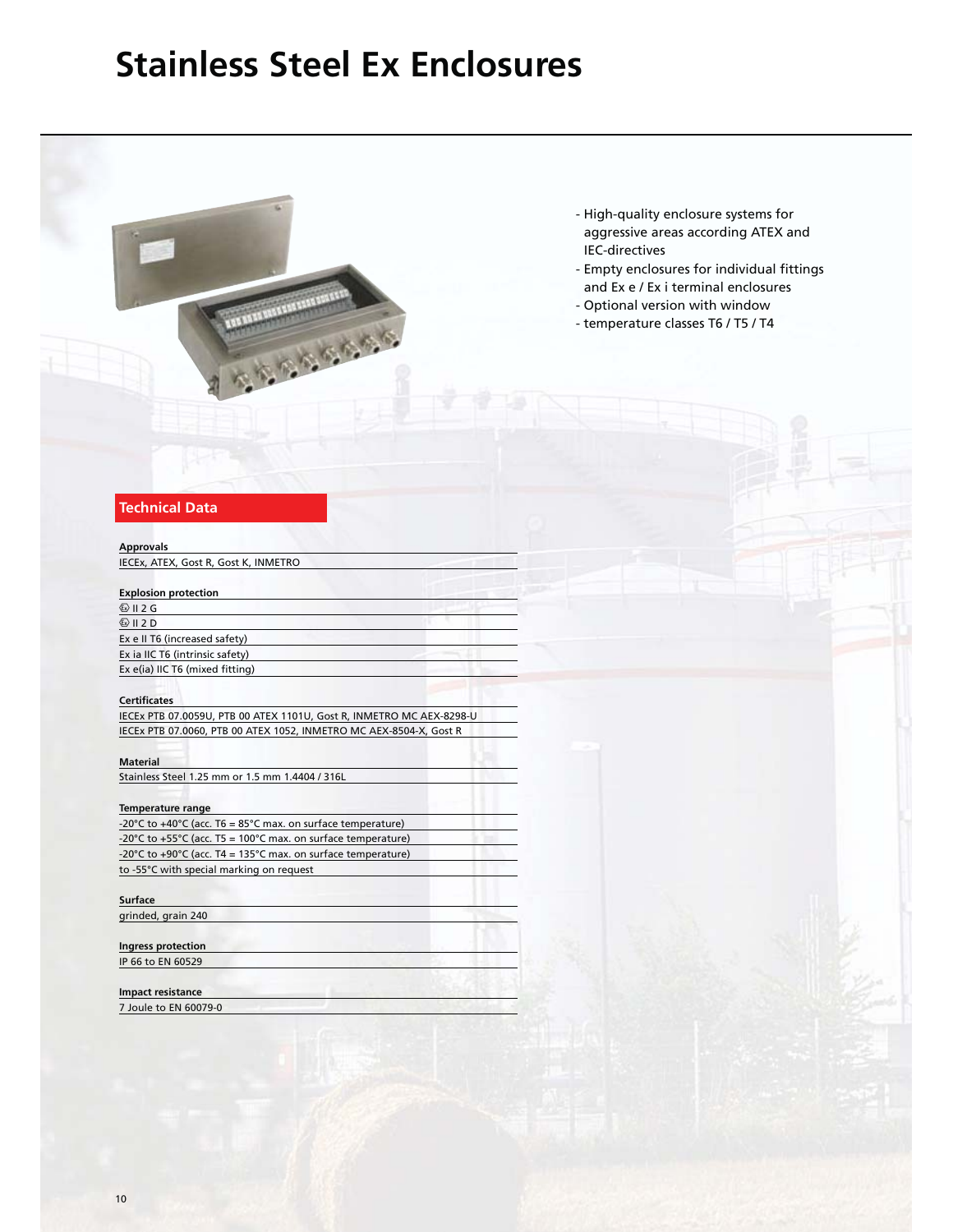# **Stainless Steel Ex Enclosures**

| <b>Product overview</b> |             |                  |                           |
|-------------------------|-------------|------------------|---------------------------|
| Type                    |             |                  |                           |
| Ex e                    | Ex ia       | empty enclosures | dimensions (H x W x D) mm |
| 35.10 10 06             | 36.10 10 06 | 34.10 10 06      | 100 x 100 x 61            |
| 35.15 10 06             | 36.15 10 06 | 34.15 10 06      | 100 x 150 x 61            |
| 35.20 10 06             | 36.20 10 06 | 34.20 10 06      | 100 x 200 x 61            |
| 35.15 15 08             | 36.15 15 08 | 34.15 15 08      | 150 x 150 x 81            |
| 35.30 15 08             | 36.30 15 08 | 34.30 15 08      | 150 x 300 x 81            |
| 35.40 15 08             | 36.40 15 08 | 34.40 15 08      | 150 x 400 x 81            |
| 35.20 20 08             | 36.20 20 08 | 34.20 20 08      | 200 x 200 x 81            |
| 35.20 20 12             | 36.20 20 12 | 34.20 20 12      | 200 x 200 x 121           |
| 35.30 20 08             | 36.30 20 08 | 34.30 20 08      | 200 x 300 x 81            |
| 35.30 20 12             | 36.30 20 12 | 34.30 20 12      | 200 x 300 x 121           |
| 35.40 20 12             | 36.40 20 12 | 34.40 20 12      | 200 x 400 x 121           |
| 35.60 20 12             | 36.60 20 12 | 34.60 20 12      | 200 x 600 x 121           |
| 35.30 30 12             | 36.30 30 12 | 34.30 30 12      | 300 x 300 x 121           |
| 35.30 30 16             | 36.30 30 16 | 34.30 30 16      | 300 x 300 x 161           |
| 35.40 30 16             | 36.40 30 16 | 34.40 30 16      | 300 x 400 x 161           |
| 35.50 30 16             | 36.50 30 16 | 34.50 30 16      | 300 x 500 x 161           |
| 35.38 38 16             | 36.38 38 16 | 34.38 38 16      | 380 x 380 x 161           |
| 35.50 40 16             | 36.50 40 16 | 34.50 40 16      | 400 x 500 x 161           |
| 35.99 99 99             | 36.99 99 99 | 34.99 99 99      | on request                |
|                         |             |                  |                           |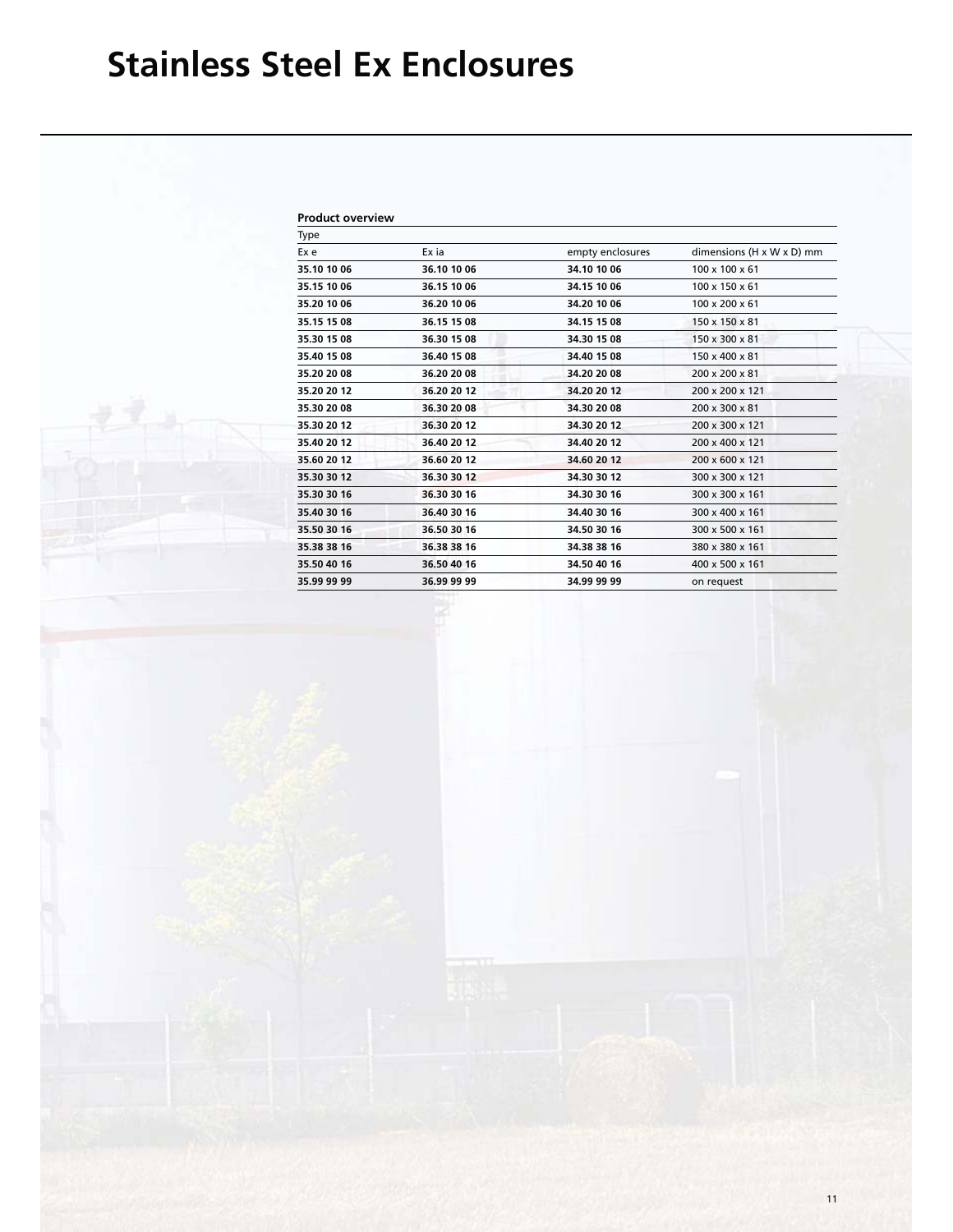Pictogram

|              | Dimension                         |     | <b>Empty Enclosure</b> |
|--------------|-----------------------------------|-----|------------------------|
| ∍⊘           | Cross connection                  |     | Current                |
|              | No. of flanges per side           | Ν   | max. No. of Conductors |
|              | <b>External mounting brackets</b> |     | Sheath clamp           |
|              | Externtal earthing                |     | Mounting plate         |
|              | Extertnal earthly bolt            |     | Continuity plate       |
|              | max. mounting length              |     | lead screw             |
|              | <b>Blind flange</b>               |     | PE bus bar             |
|              | Cross connect dimension           |     | PE bar                 |
|              | Enclosure                         | Iи  | <b>DIN Rail</b>        |
|              | Internal hinge                    | ◨▮▫ | max. No. of rails      |
|              | External hinge                    |     | Connecting flange      |
| g            | Weight                            |     |                        |
| $\alpha$     | Thread inserts                    |     |                        |
| $\odot$      | Allen screw                       |     |                        |
| $\bigcirc$ N | Cable glands                      |     |                        |
|              | No. of terminals                  |     |                        |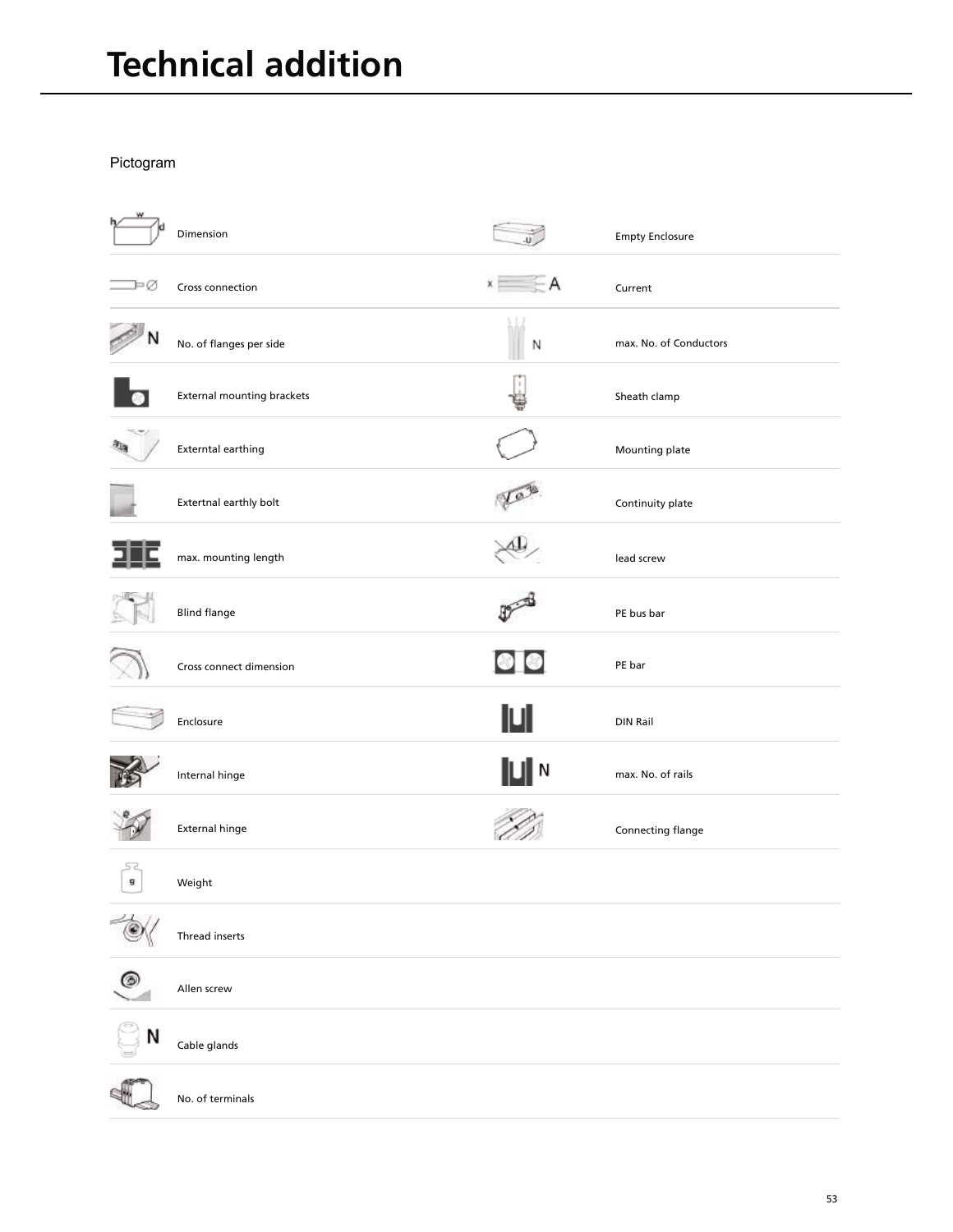# **Ex Stainless steel**

## **Terminal mounting**

| Make                                     | Phoenix  |          |                 |                  |                |                                |                         |                |                  |                              |              |                  |           |            |            |                                                  |                                                 |                                                                | Earthing connections              |                                                                                         |                                               |                                              |                                              |                                                       |  |  |  |  |
|------------------------------------------|----------|----------|-----------------|------------------|----------------|--------------------------------|-------------------------|----------------|------------------|------------------------------|--------------|------------------|-----------|------------|------------|--------------------------------------------------|-------------------------------------------------|----------------------------------------------------------------|-----------------------------------|-----------------------------------------------------------------------------------------|-----------------------------------------------|----------------------------------------------|----------------------------------------------|-------------------------------------------------------|--|--|--|--|
| DIN rail TS 15                           |          |          |                 | X                | X              |                                |                         | X              |                  |                              |              |                  |           |            |            |                                                  |                                                 |                                                                |                                   |                                                                                         |                                               |                                              |                                              |                                                       |  |  |  |  |
| DIN rail TS 32                           |          |          |                 |                  |                |                                |                         |                |                  |                              |              |                  |           |            |            |                                                  |                                                 |                                                                |                                   |                                                                                         |                                               |                                              |                                              |                                                       |  |  |  |  |
| DIN rail TS 35                           | X        | $\times$ | X               |                  |                | X                              | X                       |                | X                | X                            | X            | X                | X         | X          | X          |                                                  |                                                 |                                                                | x   x   x   x   x   x   x   x   x |                                                                                         |                                               |                                              |                                              |                                                       |  |  |  |  |
| Voltage (V)                              | 500      | 550 750  |                 | 275              | 420            | 750                            | 750                     | 275            | 750              | 750                          | 750 750      |                  | 750 726   |            | 726        |                                                  |                                                 |                                                                |                                   |                                                                                         |                                               |                                              |                                              |                                                       |  |  |  |  |
| Current (A)                              | 17       | 22       | 23              | 21               | 27             | 30                             | 38                      | 39             | 57               | 72                           |              | $112$ 135        | 210 265   |            | 350        |                                                  |                                                 |                                                                |                                   |                                                                                         |                                               |                                              |                                              |                                                       |  |  |  |  |
| Nominal cross-section (mm <sup>2</sup> ) | 1.5      | 2.5      | 2.5             | 2.5              | 4              | $\overline{4}$                 | 6                       | 6              | 10               | 16                           | 35           | 50               | 95        | 150        | 240        |                                                  |                                                 |                                                                |                                   |                                                                                         |                                               |                                              |                                              |                                                       |  |  |  |  |
| Terminal width (mm)                      | 4.2      | 5.2      | 5.2             | 5.2              | 6.2            | 6.2                            | 8.2                     | 8.2            | 10.2             |                              | 12.2 15.2    | 20               | 25        | 31         | 36         |                                                  |                                                 |                                                                |                                   |                                                                                         |                                               |                                              |                                              |                                                       |  |  |  |  |
| Terminal type                            | z<br>1,5 | z<br>2.5 | z<br>$\infty$   | $3/E - Z$<br>MBK | 4<br>MXK       | $\mathbf{z}$<br>$\mathfrak{g}$ | $\frac{8}{6}$<br>$\leq$ | 5/6<br>MBK     | 10 $N$<br>$\leq$ | z<br>$\frac{6}{1}$<br>$\leq$ | 35<br>$\leq$ | 50<br><b>HYM</b> | 95<br>JКН | 150<br>UКН | 240<br>UКН | green/yellow<br>N insulated<br>S<br><b>USLKG</b> | green/yellow<br>2.5 N insulated<br><b>USLKG</b> | green/yellow<br>insulated<br>$\geq$<br>$\circ$<br><b>USLKG</b> | USLKG 10 N insulated green/yellow | 16 N insulated green/yellow<br>3 insulated green/yellow<br><b>USKLG</b><br><b>USLKG</b> | insulated green/yellow<br>LO.<br><b>USLKG</b> | green/yellow<br>50 insulated<br><b>USLKG</b> | green/yellow<br>95 insulated<br><b>USLKG</b> | mm <sup>2</sup><br>ó<br>öś<br>$\frac{5}{1}$<br>Busbar |  |  |  |  |
| Enclosure type                           | š        | š        | š               |                  |                | $\breve{\exists}$              |                         |                |                  |                              |              |                  |           |            |            |                                                  |                                                 |                                                                |                                   |                                                                                         |                                               |                                              |                                              |                                                       |  |  |  |  |
| 35/36.10 10 06                           |          |          |                 | 11               | $\overline{7}$ |                                |                         | $\overline{7}$ |                  |                              |              |                  |           |            |            |                                                  |                                                 |                                                                |                                   |                                                                                         |                                               |                                              |                                              | 3                                                     |  |  |  |  |
| 35/36.15 10 06                           |          |          |                 | 20               | 16             |                                |                         | 12             |                  |                              |              |                  |           |            |            |                                                  |                                                 |                                                                |                                   |                                                                                         |                                               |                                              |                                              | 6                                                     |  |  |  |  |
| 35/36.15 15 08                           | 24       | 20       | 20              | 20               | 16             | 16                             | 12                      | 12             | 10               | 8                            |              |                  |           |            |            |                                                  |                                                 |                                                                |                                   |                                                                                         |                                               |                                              |                                              | 6                                                     |  |  |  |  |
| 35/36.20 10 06                           |          |          |                 | 30               | 24             |                                |                         | 18             |                  |                              |              |                  |           |            |            |                                                  |                                                 |                                                                |                                   |                                                                                         |                                               |                                              |                                              | 8                                                     |  |  |  |  |
| 35/36.20 20 08                           | 76       | 60       | 60              | 60               | 50             | 50                             | 38                      | 38             | 30               | 13                           |              |                  |           |            |            |                                                  |                                                 |                                                                |                                   |                                                                                         |                                               |                                              |                                              | 8                                                     |  |  |  |  |
| 35/36.20 20 12                           | 76       | 60       | 60              | 60               | 50             | 50                             | 38                      | 38             | 30               | 13                           | 10           |                  |           |            |            |                                                  |                                                 |                                                                |                                   |                                                                                         |                                               |                                              |                                              | $\overline{8}$                                        |  |  |  |  |
| 35/36.30 15 08                           | 61       | 50       | 50              | 50               | 41             | 41                             | 31                      | 31             | 25               | 21                           |              |                  |           |            |            |                                                  |                                                 |                                                                |                                   | required                                                                                |                                               |                                              |                                              | 13                                                    |  |  |  |  |
| 35/36.30 20 08                           | 120      | 96       | 96              | 96               | 80             | 80                             | 60                      | 60             | 24               | 20                           |              |                  |           |            |            |                                                  |                                                 |                                                                |                                   |                                                                                         |                                               |                                              |                                              | $\overline{13}$                                       |  |  |  |  |
| 35/36.30 20 12                           | 120      | 96       | 96              | 96               | 80             | 80                             | 60                      | 60             | 24               | 20                           | 16           |                  |           |            |            |                                                  |                                                 |                                                                |                                   |                                                                                         |                                               |                                              |                                              | $\overline{13}$                                       |  |  |  |  |
| 35/36.30 30 12                           | 120      | 96       | 96              | 96               | 80             | 80                             | 60                      | 60             | 48               | 20                           | 16           | 12               |           |            |            |                                                  |                                                 |                                                                |                                   | S.                                                                                      |                                               |                                              |                                              | 13                                                    |  |  |  |  |
| 35/36.30 30 16                           | 126      | 102      | 102             | 102              | 87             | 87                             | 63                      | 63             | 51               | 40                           | 16           | 12               |           |            |            |                                                  |                                                 |                                                                |                                   |                                                                                         |                                               |                                              |                                              | 13                                                    |  |  |  |  |
| 35/36.38 38 16                           | 240      | 195      | 195             | 195              | 162 162        |                                | 123                     | 123            | 99               | 81                           | 44           | 17               | 13        |            |            |                                                  |                                                 |                                                                |                                   |                                                                                         |                                               |                                              |                                              | 18                                                    |  |  |  |  |
| 35/36.40 15 08                           | 85       | 69       | 69              | 69               | 58             | 58                             | 43                      | 43             | 35               | 29                           |              |                  |           |            |            |                                                  |                                                 |                                                                |                                   |                                                                                         |                                               |                                              |                                              | 19                                                    |  |  |  |  |
| 35/36.40 20 12                           | 172      | 138      | 138             | 138              | 116 116        |                                | 88                      | 88             | 70               | 29                           | 23           | 18               |           |            |            |                                                  |                                                 |                                                                |                                   |                                                                                         |                                               |                                              |                                              | 19                                                    |  |  |  |  |
| 35/36.40 30 16                           | 172      | 138 138  |                 | 138              | 116 116        |                                | 88                      | 88             | 70               | 29                           | 23           | 18               | 14        |            |            |                                                  |                                                 |                                                                |                                   |                                                                                         |                                               |                                              |                                              | $\overline{19}$                                       |  |  |  |  |
| 35/36.50 30 16                           | 214      | 172      | 172             | 172              | 144            | 144                            | 108                     | 108            | 88               | 72                           | 29           | 26               | 18        |            |            |                                                  |                                                 |                                                                |                                   |                                                                                         |                                               |                                              |                                              | 24                                                    |  |  |  |  |
| 35/36.50 40 16                           | 425      |          | 345 345 345     |                  | 290 290        |                                | 215                     | 215            | 140              | 87                           | 46           | 36               | 14        | 11         |            |                                                  |                                                 |                                                                |                                   |                                                                                         |                                               |                                              |                                              | 24                                                    |  |  |  |  |
| 35/36.60 20 12                           |          |          | 262 212 212 212 |                  | 178 178        |                                | 134                     | 134            | 54               | 45                           | 36           | 27               |           |            |            |                                                  |                                                 |                                                                |                                   |                                                                                         |                                               |                                              |                                              | 29                                                    |  |  |  |  |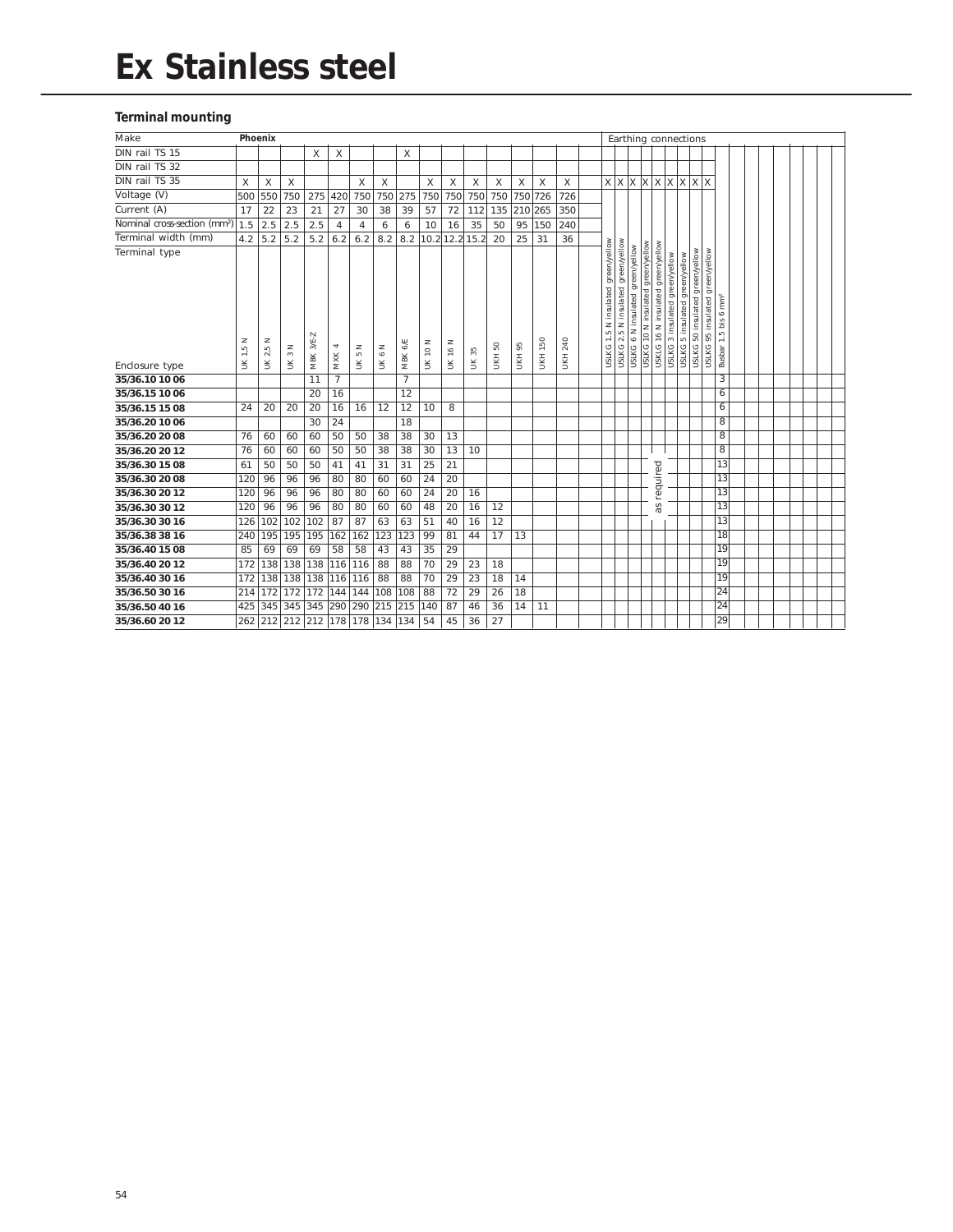# **Ex Stainless steel**

## **Terminal mounting**

| Make                                     |                                          | Weidmüller |                    |                      |                      |                         |                                             |                           |                           |          |                     |                                      |                 |                           |                           |                |                |                                             |                |                                  |                                   |                                           |                                                 |                                                                       |                                | Earthing connections                            |                                                        |  |  |
|------------------------------------------|------------------------------------------|------------|--------------------|----------------------|----------------------|-------------------------|---------------------------------------------|---------------------------|---------------------------|----------|---------------------|--------------------------------------|-----------------|---------------------------|---------------------------|----------------|----------------|---------------------------------------------|----------------|----------------------------------|-----------------------------------|-------------------------------------------|-------------------------------------------------|-----------------------------------------------------------------------|--------------------------------|-------------------------------------------------|--------------------------------------------------------|--|--|
| DIN rail TS 15                           | X                                        | X          | X                  | X                    |                      |                         |                                             |                           |                           |          |                     |                                      |                 |                           |                           |                |                |                                             |                |                                  |                                   |                                           |                                                 |                                                                       |                                |                                                 |                                                        |  |  |
| DIN rail TS 32                           |                                          |            |                    |                      |                      | X                       | X                                           |                           | X                         |          | X                   |                                      | X               |                           |                           | X              |                |                                             |                |                                  |                                   |                                           |                                                 |                                                                       |                                |                                                 |                                                        |  |  |
| DIN rail TS 35                           |                                          |            |                    | X                    | X                    |                         |                                             | X                         |                           | X        |                     | X                                    |                 | X                         | X                         |                | X              | X                                           |                |                                  |                                   |                                           |                                                 |                                                                       | $x$ $x$ $x$ $x$ $x$ $x$ $x$    |                                                 |                                                        |  |  |
| Voltage (V)                              | 275                                      | 175 175    |                    | 275                  | 420                  | 550                     | 550                                         | 550                       | 750                       | 550      | 550                 | 550                                  | 550             | 750                       | 750                       | 750            | 550 750        |                                             | 750            |                                  |                                   |                                           |                                                 |                                                                       |                                |                                                 |                                                        |  |  |
| Current (A)                              | 15                                       | 10         | 15                 | 21                   | 21                   | 21                      | 21                                          | 28                        | 28                        | 36       | 36                  | 50                                   | 50              | 66                        | 66                        | 109            | 99             | 167                                         | 202            |                                  |                                   |                                           |                                                 |                                                                       |                                |                                                 |                                                        |  |  |
| Nominal cross-section (mm <sup>2</sup> ) | 1.5                                      | 1.5        | 2.5                | $\overline{4}$       | 2.5                  | 2.5                     | 2.5                                         | 4                         | $\overline{4}$            | 6        | 6                   | 10                                   | 10              | 16                        | 16                        | 35             | 35             | 70                                          | 95             |                                  |                                   |                                           |                                                 |                                                                       |                                |                                                 |                                                        |  |  |
| Terminal width (mm)                      | 3.5                                      | 5.1        | 5.1                | 6.1                  | 5                    | 5                       | 6                                           | 6                         | 6                         | 8        | 8                   | 10                                   | 10              | 12                        | 12                        | 16             |                | 18 20.5                                     | 27             |                                  |                                   |                                           |                                                 |                                                                       |                                |                                                 |                                                        |  |  |
| Terminal type                            |                                          |            |                    |                      |                      |                         |                                             |                           |                           |          |                     |                                      |                 |                           |                           |                |                |                                             |                |                                  |                                   |                                           |                                                 |                                                                       |                                | š                                               |                                                        |  |  |
| Enclosure type                           | ш<br>S<br>ന്<br>$\simeq$<br>∽<br>WDU 1,5 | AKZ        | S<br>$\sim$<br>AKZ | 4<br>AK <sub>Z</sub> | ш<br>z<br>2.5<br>naw | $\sqcup$<br>2,5<br>naw  | ш<br>$\overline{\phantom{0}}$<br>2.5<br>SAK | ш<br>$\Rightarrow$<br>SAK | ш<br>$\Rightarrow$<br>naw | SAK 6N / | ш<br>$\circ$<br>naw | $\mathbf{L}$<br>$\frac{1}{2}$<br>SAK | ш<br>101<br>naw | ш<br>$\frac{6}{2}$<br>SAK | ш<br>$\frac{6}{1}$<br>naw | ш<br>35<br>naw | ш<br>55<br>SAK | $\sqcup$<br>$\geq$<br>$\overline{z}$<br>naw | 70 / 95<br>naw | green/yellow<br>ш<br>2,5/<br>WPE | greenyellow<br>ш<br>4<br><b>S</b> | greenyellow<br>ш<br>$\overline{6}$<br>WPE | green/yellow<br>ш<br>$\overline{C}$<br><b>A</b> | green/yellow<br>ш<br>$\overline{\phantom{a}}$<br>$\frac{6}{1}$<br>WPE | green/yellow<br>ш<br>85<br>WPE | green/yell<br>ш<br>95<br>$\overline{70}$<br>WPE | mm <sup>2</sup><br>ó<br>öś<br>$\frac{15}{1}$<br>Busbar |  |  |
| 35/36.10 10 06                           | 14                                       | 9          | 9                  | 8                    |                      |                         |                                             |                           |                           |          |                     |                                      |                 |                           |                           |                |                |                                             |                |                                  |                                   |                                           |                                                 |                                                                       |                                |                                                 | 3                                                      |  |  |
| 35/36.15 10 06                           | 28                                       | 19         | 19                 | 16                   |                      |                         |                                             |                           |                           |          |                     |                                      |                 |                           |                           |                |                |                                             |                |                                  |                                   |                                           |                                                 |                                                                       |                                |                                                 | 6                                                      |  |  |
| 35/36.15 15 08                           | 28                                       | 19         | 19                 | 16                   | 19                   | 19                      | 16                                          | 16                        | 16                        | 12       | 12                  | 10                                   | 10              |                           |                           |                |                |                                             |                |                                  |                                   |                                           |                                                 |                                                                       |                                |                                                 | 6                                                      |  |  |
| 35/36.20 10 06                           | 42                                       | 29         | 29                 | 24                   |                      |                         |                                             |                           |                           |          |                     |                                      |                 |                           |                           |                |                |                                             |                |                                  |                                   |                                           |                                                 |                                                                       |                                |                                                 | 8                                                      |  |  |
| 35/36.20 20 08                           | 84                                       | 58         | 58                 | 48                   | 58                   | 58                      | 48                                          | 48                        | 48                        | 36       | 36                  | 30                                   | 30              |                           |                           |                |                |                                             |                |                                  |                                   |                                           |                                                 |                                                                       |                                |                                                 | 8                                                      |  |  |
| 35/36.20 20 12                           | 84                                       | 58         | 58                 | 48                   | 58                   | 58                      | 48                                          | 48                        | 48                        | 36       | 36                  | 30                                   | 30              | 24                        | 24                        |                |                |                                             |                |                                  |                                   |                                           |                                                 |                                                                       |                                |                                                 | 8                                                      |  |  |
| 35/36.30 15 08                           | 71                                       | 48         | 48                 | 40                   | 49                   | 49                      | 41                                          | 41                        | 41                        | 31       | 31                  | 25                                   | 25              |                           |                           |                |                |                                             |                |                                  |                                   |                                           |                                                 |                                                                       |                                |                                                 | 13                                                     |  |  |
| 35/36.30 20 08                           | 142                                      | 96         | 96                 | 80                   | 98                   | 98                      | 80                                          | 80                        | 80                        | 60       | 60                  | 25                                   | 25              |                           |                           |                |                |                                             |                |                                  |                                   |                                           | required                                        |                                                                       |                                |                                                 | 13                                                     |  |  |
| 35/36.30 20 12                           | 142                                      | 96         | 96                 | 80                   | 98                   | 98                      | 80                                          | 80                        | 80                        | 60       | 60                  | 25                                   | 25              | 20                        | 20                        | 15             | 13             |                                             |                |                                  |                                   |                                           |                                                 |                                                                       |                                |                                                 | 13                                                     |  |  |
| 35/36.30 30 12                           | 142                                      | 96         | 96                 | 80                   | 98                   | 98                      | 80                                          | 80                        | 80                        | 60       | 60                  | 48                                   | 48              | 20                        | 20                        | 15             | 13             |                                             |                |                                  |                                   |                                           | 3S                                              |                                                                       |                                |                                                 | 13                                                     |  |  |
| 35/36.30 30 16                           | 142                                      | 96         | 96                 | 80                   | 98                   | 98                      | 80                                          | 80                        | 80                        | 60       | 60                  | 48                                   | 48              | 20                        | 20                        | 15             | 13             |                                             |                |                                  |                                   |                                           |                                                 |                                                                       |                                |                                                 | 13                                                     |  |  |
| 35/36.38 38 16                           | 282                                      | 192        | 192                | 162                  | 195 195              |                         | 162                                         | 162                       | 162                       | 123      | 123                 | 66                                   | 66              | 54                        | 54                        | 40             | 36             | 12                                          | 12             |                                  |                                   |                                           |                                                 |                                                                       |                                |                                                 | 18                                                     |  |  |
| 35/36.40 15 08                           | 99                                       | 68         | 68                 | 57                   | 69                   | 69                      | 58                                          | 58                        | 58                        | 43       | 43                  | 35                                   | 35              |                           |                           |                |                |                                             |                |                                  |                                   |                                           |                                                 |                                                                       |                                |                                                 | 19                                                     |  |  |
| 35/36.40 20 12                           | 198                                      | 136        | 136                | 114                  | 138                  | 138                     | 116                                         | 116                       | 116                       | 86       | 86                  | 70                                   | 70              | 29                        | 29                        | 21             | 19             |                                             |                |                                  |                                   |                                           |                                                 |                                                                       |                                |                                                 | 19                                                     |  |  |
| 35/36.40 30 16                           | 198                                      | 136        | 136                | 114                  | 138 138              |                         | 116                                         | 116                       | 116                       | 86       | 86                  | 70                                   | 70              | 56                        | 56                        | 21             | 19             | 17                                          |                |                                  |                                   |                                           |                                                 |                                                                       |                                |                                                 | 19                                                     |  |  |
| 35/36.50 30 16                           | 256                                      | 172        | 172                | 144                  | 172 172              |                         | 144                                         | 144                       | 144                       | 108      | 108                 | 88                                   | 88              | 72                        | 72                        | 28             | 24             | 22                                          |                |                                  |                                   |                                           |                                                 |                                                                       |                                |                                                 | 24                                                     |  |  |
| 35/36.50 40 16                           | 512                                      |            | 352 348 292        |                      | 356 356              |                         | 296                                         | 296                       | 296                       | 224      | 224                 | 135                                  | 135             | 87                        | 87                        | 46             | 36             | 14                                          | 11             |                                  |                                   |                                           |                                                 |                                                                       |                                |                                                 | 24                                                     |  |  |
| 35/36.60 20 12                           | 314                                      |            |                    |                      |                      | 214 214 180 218 218 182 |                                             |                           | 182 182 136 136           |          |                     | 55                                   | 55              | 45                        | 45                        | 34             | 30             |                                             |                |                                  |                                   |                                           |                                                 |                                                                       |                                |                                                 | 29                                                     |  |  |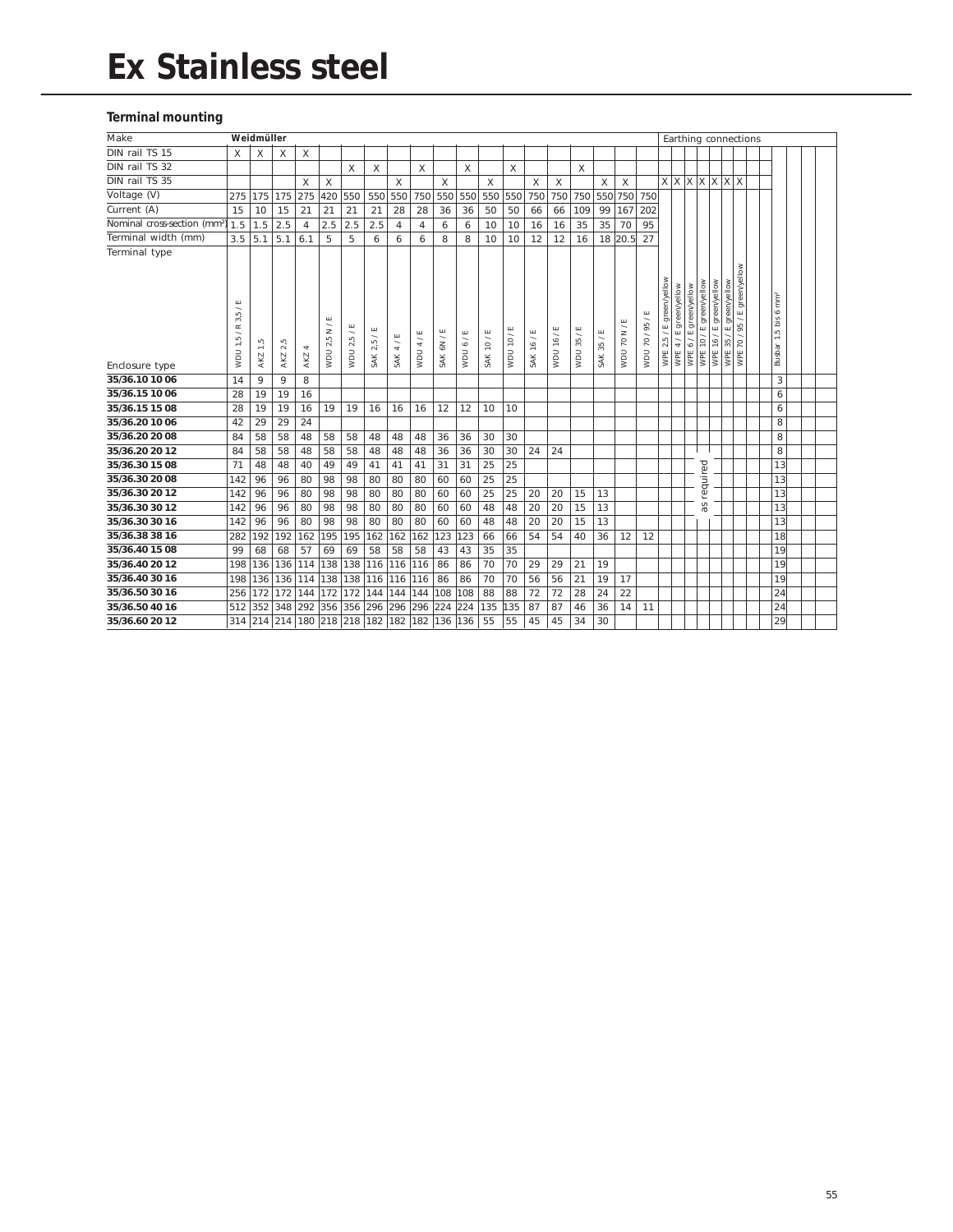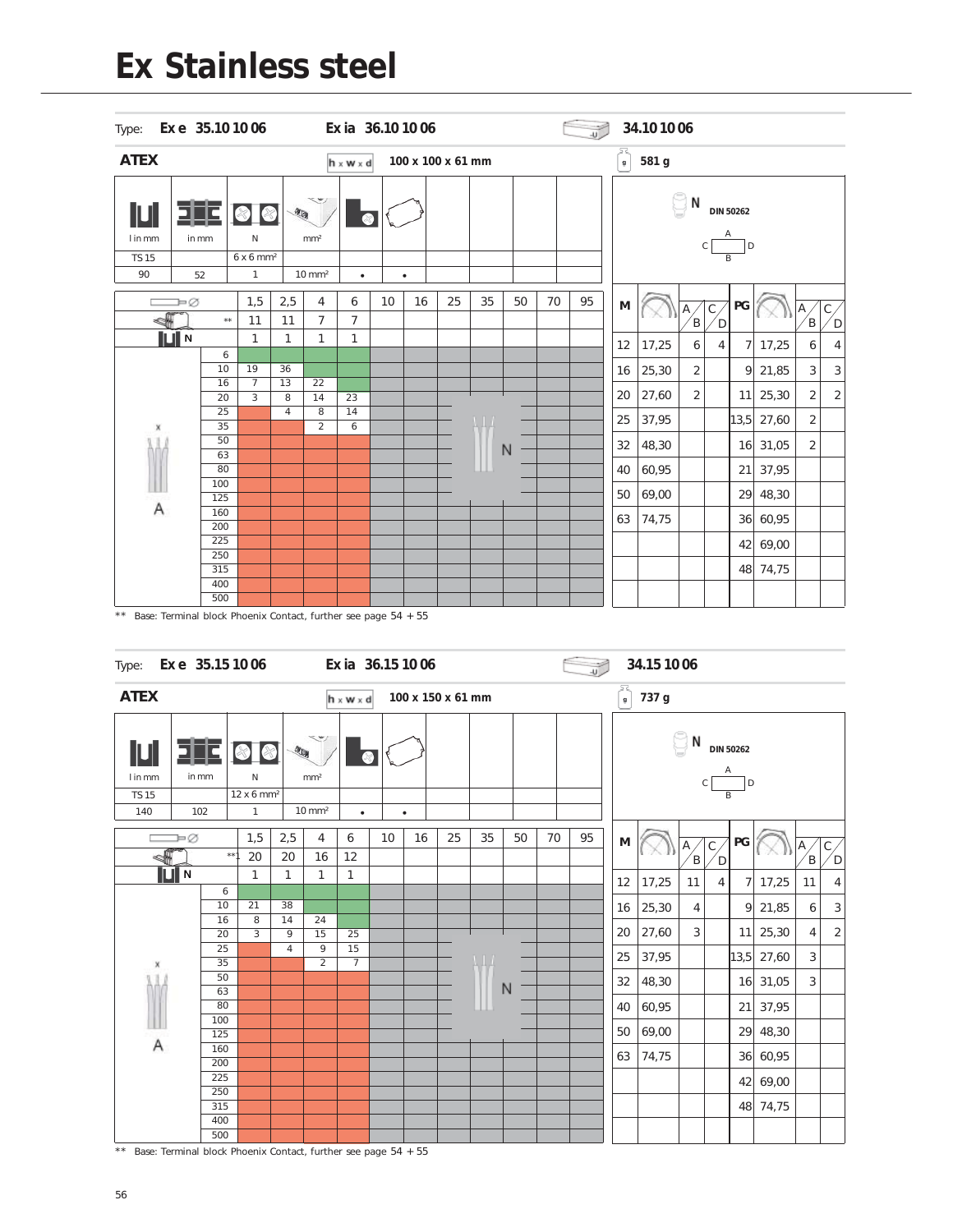| Type:                          | Exe 35.15 15 08                                                                    |                 |                                             |                        |                                            |                       | Ex ia 36.15 15 08    |           |                   |    |    |    |    |                  | 34.151508            |                |                                       |                 |               |              |                         |
|--------------------------------|------------------------------------------------------------------------------------|-----------------|---------------------------------------------|------------------------|--------------------------------------------|-----------------------|----------------------|-----------|-------------------|----|----|----|----|------------------|----------------------|----------------|---------------------------------------|-----------------|---------------|--------------|-------------------------|
| <b>ATEX</b>                    |                                                                                    |                 |                                             |                        |                                            | $h \times W \times d$ |                      |           | 150 x 150 x 81 mm |    |    |    |    | g                | 1195 g               |                |                                       |                 |               |              |                         |
| I in mm<br><b>TS 35</b>        |                                                                                    | in mm           | Ν<br>12 x 6 mm <sup>2</sup>                 |                        | $\partial \mathbb{D}_3$<br>mm <sup>2</sup> | <b>DO</b>             |                      |           |                   |    |    |    |    |                  |                      | ٤<br>N         | <b>DIN 50262</b><br>$C \frac{A}{R} D$ |                 |               |              |                         |
| 140                            |                                                                                    | 102             | 1                                           |                        | $10 \text{ mm}^2$                          | ٠                     |                      |           |                   |    |    |    |    |                  |                      |                |                                       |                 |               |              |                         |
|                                | ÞØ                                                                                 |                 | 1,5                                         | 2,5                    | 4                                          | 6                     | 10                   | 16        | 25                | 35 | 50 | 70 | 95 | M                |                      | А              | $\mathsf{C}$                          | $\mathsf{PG}$   |               | Α            | $\mathsf{C}$            |
|                                | ◀                                                                                  | $\star\star$    | 24                                          | 20                     | 16                                         | 12                    | 10                   | 8         |                   |    |    |    |    |                  |                      | $\sqrt{B}$     | D `                                   |                 |               | $\mathsf{B}$ | $\sqrt{D}$              |
|                                | <b>ILI</b> N                                                                       |                 | $\mathbf{1}$                                | 1                      | 1                                          | 1                     | 1                    | 1         |                   |    |    |    |    | 12               | 17,25                | 15             | 12                                    | 7 <sup>1</sup>  | 17,25         | 15           | 12                      |
|                                |                                                                                    | 6               |                                             |                        |                                            |                       |                      |           |                   |    |    |    |    |                  |                      |                |                                       |                 |               |              |                         |
|                                |                                                                                    | 10<br>16        | 27<br>10                                    | 50<br>19               | 31                                         |                       |                      |           |                   |    |    |    |    | 16               | 25,30                | 8              | 5                                     | 9               | 21,85         | 9            | $\overline{7}$          |
|                                |                                                                                    | 20              | $\overline{4}$                              | 11                     | 20                                         | 33                    |                      |           |                   |    |    |    |    | 20               | 27,60                | 6              | 4                                     |                 | 11 25,30      | 8            | 5                       |
|                                |                                                                                    | 25              |                                             | 5                      | 12                                         | 20                    |                      |           |                   |    |    |    |    | 25               | 37,95                | 3              |                                       |                 | 3 13,5 27,60  | 6            | 4                       |
|                                | ×                                                                                  | 35<br>50        |                                             |                        | 3                                          | 9                     | 18<br>$\overline{7}$ | 15        |                   |    | NИ |    |    |                  |                      |                |                                       |                 |               |              |                         |
|                                |                                                                                    | 63              |                                             |                        |                                            |                       | $\overline{2}$       | 8         |                   |    |    | N  |    | 32               | 48,30                | $\overline{2}$ |                                       |                 | 16 31,05      | 4            | 3                       |
|                                |                                                                                    | 80              |                                             |                        |                                            |                       |                      | 3         |                   |    |    |    |    | 40               | 60,95                |                |                                       |                 | 21 37,95      | 3            | 3                       |
|                                |                                                                                    | 100<br>125      |                                             |                        |                                            |                       |                      |           |                   |    |    |    |    | 50               | 69,00                |                |                                       |                 | 29 48,30      | 2            |                         |
|                                | Α                                                                                  | 160             |                                             |                        |                                            |                       |                      |           |                   |    |    |    |    | 63               | 74,75                |                |                                       |                 | 36 60,95      |              |                         |
|                                |                                                                                    | 200             |                                             |                        |                                            |                       |                      |           |                   |    |    |    |    |                  |                      |                |                                       |                 |               |              |                         |
|                                |                                                                                    | 225<br>250      |                                             |                        |                                            |                       |                      |           |                   |    |    |    |    |                  |                      |                |                                       |                 | 42 69,00      |              |                         |
|                                |                                                                                    | 315             |                                             |                        |                                            |                       |                      |           |                   |    |    |    |    |                  |                      |                |                                       |                 | 48 74,75      |              |                         |
|                                |                                                                                    | 400<br>500      |                                             |                        |                                            |                       |                      |           |                   |    |    |    |    |                  |                      |                |                                       |                 |               |              |                         |
| Type:<br><b>ATEX</b>           | ** Base: Terminal block Phoenix Contact, further see page 54 + 55<br>Exe 35.201006 |                 |                                             |                        |                                            | $h \times W \times d$ | Ex ia 36.20 10 06    |           | 100 x 200 x 61 mm |    |    |    | 式  | $\boldsymbol{g}$ | 34.20 10 06<br>934 g |                |                                       |                 |               |              |                         |
|                                |                                                                                    |                 |                                             |                        |                                            |                       |                      |           |                   |    |    |    |    |                  |                      |                |                                       |                 |               |              |                         |
| I in mm<br><b>TS 15</b><br>190 |                                                                                    | in mm<br>152    | N<br>16 x 6 mm <sup>2</sup><br>$\mathbf{1}$ | $\partial\mathbb{D}_3$ | mm <sup>2</sup><br>$10 \text{ mm}^2$       | $\bullet$             |                      | $\bullet$ |                   |    |    |    |    |                  |                      | Ν              | <b>DIN 50262</b>                      | D               |               |              |                         |
|                                |                                                                                    |                 |                                             |                        |                                            |                       |                      |           |                   |    |    |    |    |                  |                      |                |                                       |                 |               |              |                         |
|                                | ে⊨⊘                                                                                |                 | 1,5                                         | $2,5$                  | 4                                          | 6                     | 10                   | 16        | 25                | 35 | 50 | 70 | 95 | M                |                      | Α              | C                                     | PG              |               |              | С                       |
|                                | 4                                                                                  | $^{\star\star}$ | 30                                          | $30\,$                 | 24                                         | 18                    |                      |           |                   |    |    |    |    |                  |                      | $\sqrt{B}$     | $\sqrt{D}$                            |                 |               | $\mathsf{B}$ | $\sqrt{D}$              |
|                                | IUI <sup>N</sup>                                                                   | 6               | $\mathbf{1}$                                | $\mathbf{1}$           | 1                                          | 1                     |                      |           |                   |    |    |    |    | 12               | 17,25                | 16             | 4                                     | $7\overline{ }$ | 17,25         | 16           | 4                       |
|                                |                                                                                    | 10              | 21                                          | 39                     |                                            |                       |                      |           |                   |    |    |    |    | 16               | 25,30                | 6              |                                       |                 | 9 21,85       | 9            | 3                       |
|                                |                                                                                    | 16              | 8                                           | 14                     | 24                                         |                       |                      |           |                   |    |    |    |    |                  |                      |                |                                       |                 |               |              |                         |
|                                |                                                                                    | 20<br>25        | $\sqrt{3}$                                  | 9<br>4                 | 15<br>9                                    | 26<br>15              |                      |           |                   |    |    |    |    | 20               | 27,60                | 5              |                                       |                 | $11 \, 25,30$ | 6            | $\overline{\mathbf{c}}$ |
|                                | X                                                                                  | 35              |                                             |                        | 3                                          | $\overline{7}$        |                      |           |                   | Щú |    |    |    | 25               | 37,95                |                |                                       |                 | 13,5 27,60    | 5            |                         |
|                                |                                                                                    | 50              |                                             |                        |                                            |                       |                      |           |                   |    | N  |    |    | 32               | 48,30                |                |                                       |                 | 16 31,05      | 5            |                         |
|                                |                                                                                    | 63<br>80        |                                             |                        |                                            |                       |                      |           |                   |    |    |    |    | 40               | 60,95                |                |                                       |                 | 21 37,95      |              |                         |
|                                |                                                                                    | 100             |                                             |                        |                                            |                       |                      |           |                   |    |    |    |    |                  |                      |                |                                       |                 |               |              |                         |
|                                |                                                                                    | 125             |                                             |                        |                                            |                       |                      |           |                   |    |    |    |    | 50               | 69,00                |                |                                       |                 | 29 48,30      |              |                         |

 $\mathsf A$ 

 $63 \mid 74,75 \mid$   $36 \mid 60,95$ 

42 69,00 48 74,75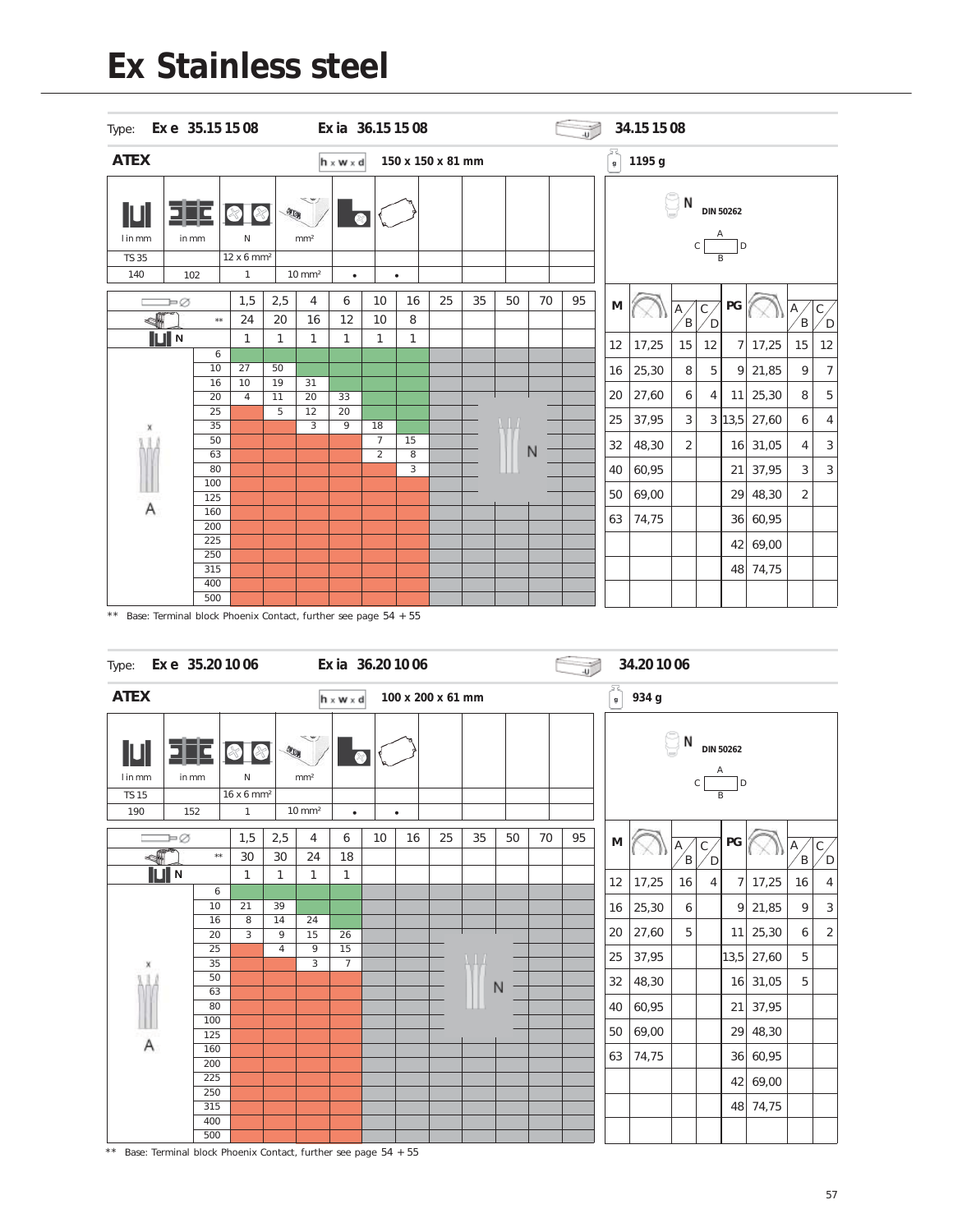|                         | Type: Ex e 35.20 20 08                                         |                   |                             |                      |                                  |                       | Ex ia 36.20 20 08 |                |                    |                      |     |     |    |                 | 34.20 20 08 |                |                                      |                |                 |                |                        |
|-------------------------|----------------------------------------------------------------|-------------------|-----------------------------|----------------------|----------------------------------|-----------------------|-------------------|----------------|--------------------|----------------------|-----|-----|----|-----------------|-------------|----------------|--------------------------------------|----------------|-----------------|----------------|------------------------|
| <b>ATEX</b>             |                                                                |                   |                             |                      |                                  | $h \times W \times d$ |                   |                | 200 x 200 x 81 mm  |                      |     |     |    | g               | 1812 g      |                |                                      |                |                 |                |                        |
| I in mm<br><b>TS 35</b> | in mm                                                          |                   | N<br>$16x6$ mm <sup>2</sup> |                      | $\frac{1}{2}$<br>mm <sup>2</sup> | $\overline{\bullet}$  |                   |                |                    |                      |     |     |    |                 |             | $\mathbb{S}$ N | <b>DIN 50262</b><br>$C \overline{A}$ | Ţр             |                 |                |                        |
| 190                     | 152                                                            |                   | $\mathbf{1}$                |                      | $16 \text{ mm}^2$                | $\bullet$             |                   | $\bullet$      |                    |                      |     |     |    |                 |             |                |                                      |                |                 |                |                        |
|                         | ÞØ                                                             | $\star\star$      | 1,5                         | 2,5                  | 4                                | 6                     | 10<br>30          | 16<br>13       | 25                 | 35                   | 50  | 70  | 95 | M               |             |                | С                                    | PG             |                 | Α              | С                      |
|                         | IUI <sup>N</sup>                                               |                   | 76<br>$\overline{2}$        | 60<br>$\overline{2}$ | 50<br>$\overline{2}$             | 38<br>$\overline{2}$  | $\overline{2}$    | 1              |                    |                      |     |     |    |                 |             | $\mathsf{B}$   | ′ D                                  |                |                 | $\sqrt{B}$     | $\sqrt{D}$             |
|                         |                                                                | 6<br>10           | 32                          | 58                   |                                  |                       |                   |                |                    |                      |     |     |    | 12              | 17,25       | 24             | 18                                   | 7 <sup>1</sup> | 17,25           | 24             | 18                     |
|                         |                                                                | 16                | 12                          | 22                   | 36                               |                       |                   |                |                    |                      |     |     |    | 16              | 25,30       | 12             | 7                                    |                | $9 \ 21,85$     | 14             | 10                     |
|                         |                                                                | 20<br>25          | 5                           | 13<br>6              | 23<br>14                         | 39<br>23              |                   |                |                    |                      |     |     |    | 20              | 27,60       | 10             | 6                                    | 11             | 25,30           | 12             | $\overline{7}$         |
|                         |                                                                | 35                |                             |                      | $\overline{4}$                   | 10                    | 21                |                |                    |                      | 111 |     |    | 25              | 37,95       | 4              | 4                                    |                | $ 13,5 $ 27,60  | 10             | 6                      |
|                         |                                                                | 50<br>63          |                             |                      |                                  |                       | 8<br>3            | 17<br>9        |                    |                      |     | N   |    | 32              | 48,30       | 3              |                                      |                | 16 31,05        | 6              | 5                      |
|                         |                                                                | 80                |                             |                      |                                  |                       |                   | $\overline{4}$ |                    |                      |     |     |    | 40              | 60,95       |                |                                      |                | 21 37,95        | $\overline{4}$ | 4                      |
|                         |                                                                | 100<br>125        |                             |                      |                                  |                       |                   |                |                    |                      |     |     |    | 50              | 69,00       |                |                                      |                | 29 48,30        | 3              |                        |
|                         | Α                                                              | 160<br>200        |                             |                      |                                  |                       |                   |                |                    |                      |     |     |    | 63              | 74,75       |                |                                      |                | 36 60,95        |                |                        |
|                         |                                                                | 225               |                             |                      |                                  |                       |                   |                |                    |                      |     |     |    |                 |             |                |                                      |                | 42 69,00        |                |                        |
|                         |                                                                | 250<br>315        |                             |                      |                                  |                       |                   |                |                    |                      |     |     |    |                 |             |                |                                      |                | 48 74,75        |                |                        |
|                         |                                                                | 400               |                             |                      |                                  |                       |                   |                |                    |                      |     |     |    |                 |             |                |                                      |                |                 |                |                        |
| $***$                   | Base: Terminal block Phoenix Contact, further see page 54 + 55 | 500               |                             |                      |                                  |                       |                   |                |                    |                      |     |     |    |                 |             |                |                                      |                |                 |                |                        |
| <b>ATEX</b>             | Type: Ex e 35.20 20 12                                         |                   |                             |                      |                                  |                       | Ex ia 36.20 20 12 |                |                    |                      |     |     |    |                 | 34.20 20 12 |                |                                      |                |                 |                |                        |
|                         |                                                                |                   |                             |                      |                                  | $h \times W \times d$ |                   |                | 200 x 200 x 121 mm |                      |     |     |    | $\mathbf{g}$    | 1812 g      |                |                                      |                |                 |                |                        |
| I in mm                 |                                                                | in mm             | N                           | $\eta_{\rm B}$       | mm <sup>2</sup>                  |                       |                   |                |                    |                      |     |     |    |                 |             | Ν              | <b>DIN 50262</b>                     |                |                 |                |                        |
| <b>TS 35</b>            |                                                                |                   | $16x6$ mm <sup>2</sup>      |                      |                                  |                       |                   |                |                    |                      |     |     |    |                 |             |                |                                      |                |                 |                |                        |
| 190                     |                                                                | 152               | 1                           |                      | $16 \text{ mm}^2$                |                       |                   |                |                    |                      |     |     |    |                 |             |                |                                      |                |                 |                |                        |
|                         | ে⊨⊘                                                            | $^{\star\star}$   | 1,5                         | 2,5<br>60            | 4<br>50                          | 6<br>38               | 10<br>30          | 16<br>13       | 25<br>10           | 35                   | 50  | 70  | 95 | M               |             |                | $\mathsf{C}^{\mathsf{I}}$            | $\mathsf{PG}$  |                 | Α              | $\mathsf{C}_{\lambda}$ |
|                         | 4<br><b>ILI</b> N                                              |                   | 76<br>$\overline{2}$        | 2                    | $\overline{2}$                   | $\overline{2}$        | 1                 | 1              | $\mathbf{1}$       | $10$<br>$\mathbf{1}$ |     |     |    |                 |             | $\sqrt{B}$     | ′ D                                  |                |                 | $\sqrt{B}$     | D)                     |
|                         |                                                                | 6                 |                             |                      |                                  |                       |                   |                |                    |                      |     |     |    | 12 <sup>2</sup> | 17,25       | 48             | 45                                   |                | $7$ 17,25       | 48             | 45                     |
|                         |                                                                | 10<br>16          | 39<br>15                    | 71<br>27             | 44                               |                       |                   |                |                    |                      |     |     |    | 16              | 25,30       | 22             | 20                                   |                | $9$ 21,85       | 28             | 28                     |
|                         |                                                                | 20<br>25          | $\boldsymbol{6}$            | 16<br>8              | 28<br>17                         | 47<br>28              |                   |                |                    |                      |     |     |    | 20              | 27,60       | 16             | 18                                   |                | $11 \mid 25,30$ | 22             | 20                     |
|                         | X                                                              | 35                |                             |                      | 5                                | 13                    | 25                |                |                    |                      |     | 114 |    | 25              | 37,95       | 8              | 8                                    |                | $ 13,5 $ 27,60  | 16             | 18                     |
|                         |                                                                | 50<br>63          |                             |                      |                                  | $\overline{2}$        | 10<br>$\sqrt{3}$  | 21<br>12       | 68<br>23           |                      |     |     |    | 32              | 48,30       | 5              | 4                                    |                | 16 31,05        | 12             | 12                     |
|                         |                                                                | 80                |                             |                      |                                  |                       |                   | $\overline{4}$ | 12                 | 21                   |     |     |    | 40              | 60,95       | $\overline{2}$ | 2                                    |                | 21 37,95        | 8              | 8                      |
|                         |                                                                | 100<br>125        |                             |                      |                                  |                       |                   |                | $\sqrt{5}$         | 11<br>$\sqrt{5}$     |     |     |    | 50              | 69,00       | $\overline{2}$ | 2                                    |                | 29 48,30        | 5              | 4                      |
|                         | Α                                                              | 160<br>200        |                             |                      |                                  |                       |                   |                |                    |                      |     |     |    | 63              | 74,75       | $\overline{2}$ | 2                                    |                | 36 60,95        | $\overline{2}$ | $\overline{2}$         |
|                         |                                                                | 225               |                             |                      |                                  |                       |                   |                |                    |                      |     |     |    |                 |             |                |                                      |                | 42 69,00        | $\overline{2}$ | $\sqrt{2}$             |
|                         |                                                                | 250<br>315<br>400 |                             |                      |                                  |                       |                   |                |                    |                      |     |     |    |                 |             |                |                                      |                | 48 74,75        |                |                        |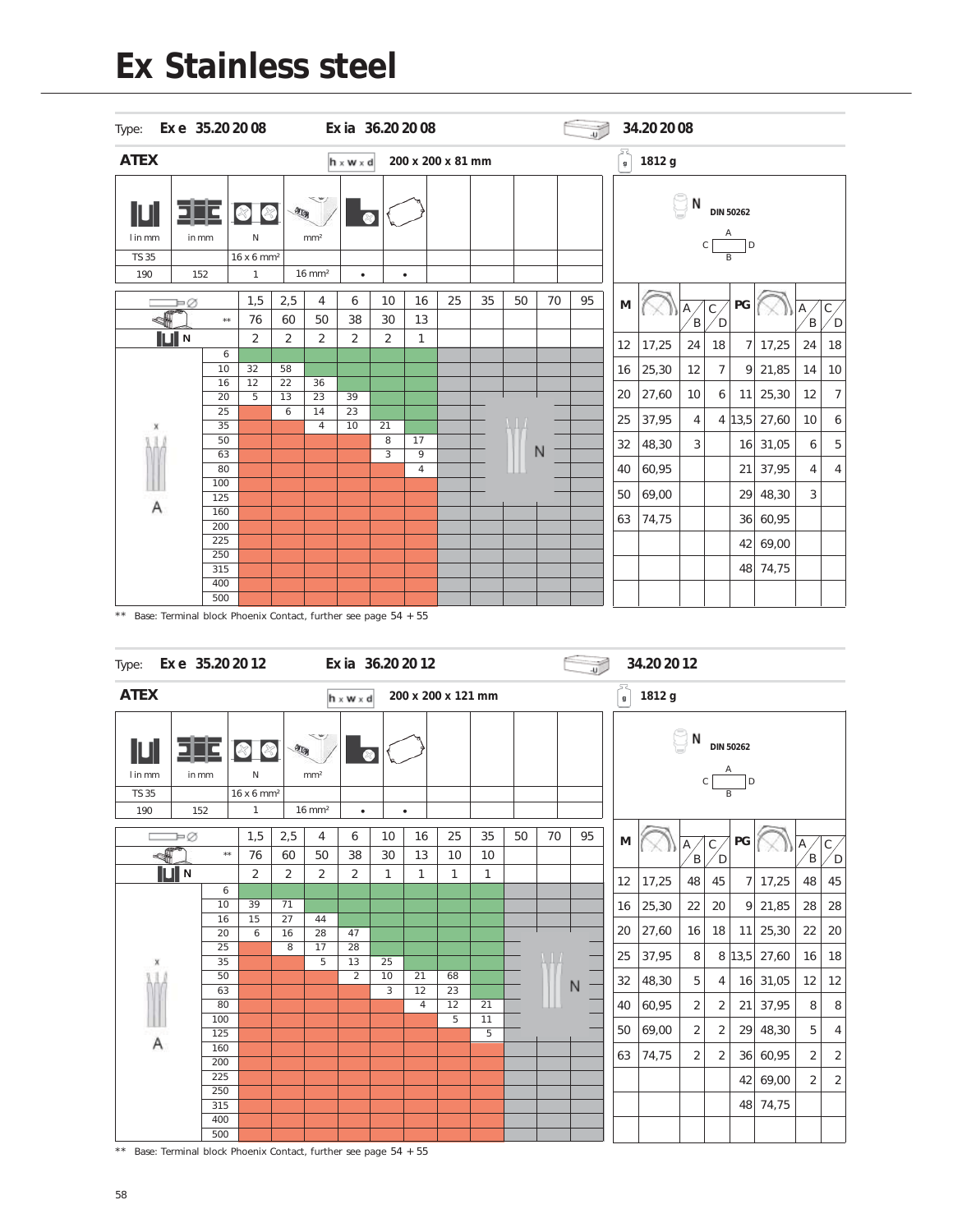| Type:                | Ex e 35.30 15 08 |                 |                                        |                |                                           |                                                  | Ex ia 36.30 15 08   |                |                   |    |     |    |                |                                                                                                            | 34.30 15 08           |                 |                                              |                |           |                 |                              |
|----------------------|------------------|-----------------|----------------------------------------|----------------|-------------------------------------------|--------------------------------------------------|---------------------|----------------|-------------------|----|-----|----|----------------|------------------------------------------------------------------------------------------------------------|-----------------------|-----------------|----------------------------------------------|----------------|-----------|-----------------|------------------------------|
| <b>ATEX</b>          |                  |                 |                                        |                |                                           | $h \times W \times d$                            |                     |                | 150 x 300 x 81 mm |    |     |    |                | 9                                                                                                          | 1913 g                |                 |                                              |                |           |                 |                              |
| I in mm              | in mm            |                 | N                                      |                | $\partial\mathbf{u}_0$<br>mm <sup>2</sup> | $\bullet$                                        |                     |                |                   |    |     |    |                |                                                                                                            |                       | Ë<br>N          | <b>DIN 50262</b><br>$C \frac{A}{B} D$        |                |           |                 |                              |
| <b>TS 35</b><br>290  | 252              |                 | 26 x 6 mm <sup>2</sup><br>$\mathbf{1}$ |                | $16 \text{ mm}^2$                         | $\bullet$                                        |                     | $\bullet$      |                   |    |     |    |                |                                                                                                            |                       |                 |                                              |                |           |                 |                              |
|                      |                  |                 | 1,5                                    | 2,5            | 4                                         | 6                                                | 10                  | 16             | 25                | 35 | 50  | 70 | 95             |                                                                                                            |                       |                 |                                              |                |           |                 |                              |
| ⋘                    | rø               | $\star\star$    | 61                                     | 50             | 41                                        | 31                                               | 25                  | 21             |                   |    |     |    |                | M                                                                                                          |                       | B               | $\mathsf C$<br>D.                            | $PG$           |           | А<br>$\sqrt{B}$ | $\mathsf C$<br>$\sqrt{D}$    |
|                      | <b>ILI</b> N     |                 | $\mathbf{1}$                           | 1              | 1                                         | 1                                                | 1                   | $\mathbf{1}$   |                   |    |     |    |                | 12                                                                                                         | 17,25                 | 42              | 12                                           | $\overline{7}$ | 17,25     | 42              | 12                           |
|                      |                  | 6<br>10         | 30                                     | 55             |                                           |                                                  |                     |                |                   |    |     |    |                | 16                                                                                                         | 25,30                 | 20              | 6                                            | 9              | 21,85     | 23              | 7                            |
|                      |                  | 16<br>20        | 11<br>5                                | 21<br>13       | 34<br>22                                  | 37                                               |                     |                |                   |    |     |    |                | 20                                                                                                         | 27,60                 | 17              | 4                                            | 11             | 25,30     | 20              | 5                            |
| x                    |                  | 25<br>35        |                                        | 6              | 13<br>$\overline{4}$                      | 22<br>10                                         | 20                  |                |                   |    | 114 |    |                | 25                                                                                                         | 37,95                 | $\overline{7}$  |                                              | 3 13,5         | 27,60     | 17              | 4                            |
|                      |                  | 50<br>63        |                                        |                |                                           |                                                  | 8<br>$\overline{2}$ | 16<br>9        |                   |    |     | N  |                | 32                                                                                                         | 48,30                 | 5               |                                              | 16             | 31,05     | 10              | 3                            |
|                      |                  | 80              |                                        |                |                                           |                                                  |                     | 3              |                   |    |     |    |                | 40                                                                                                         | 60,95                 |                 |                                              | 21             | 37,95     | 7               | 3                            |
|                      |                  | 100<br>125      |                                        |                |                                           |                                                  |                     |                |                   |    |     |    |                | 50                                                                                                         | 69,00                 |                 |                                              | 29             | 48,30     | 5               |                              |
| Α                    |                  | 160<br>200      |                                        |                |                                           |                                                  |                     |                |                   |    |     |    |                | 63                                                                                                         | 74,75                 |                 |                                              | 36             | 60,95     |                 |                              |
|                      |                  | 225<br>250      |                                        |                |                                           |                                                  |                     |                |                   |    |     |    |                |                                                                                                            |                       |                 |                                              | 42             | 69,00     |                 |                              |
|                      |                  | 315             |                                        |                |                                           |                                                  |                     |                |                   |    |     |    |                |                                                                                                            |                       |                 |                                              | 48             | 74,75     |                 |                              |
|                      |                  | 400<br>500      |                                        |                |                                           |                                                  |                     |                |                   |    |     |    |                |                                                                                                            |                       |                 |                                              |                |           |                 |                              |
| Type:<br><b>ATEX</b> |                  |                 | Exe 35.30 20 08                        |                |                                           | $\mathbf{h} \times \mathbf{W} \times \mathbf{d}$ | Ex ia 36.30 20 08   |                | 200 x 300 x 81 mm |    |     |    | $\overline{w}$ | g                                                                                                          | 34.30 20 08<br>2387 g |                 |                                              |                |           |                 |                              |
| I in mm              | in mm            |                 | N                                      |                | રાજ્<br>mm <sup>2</sup>                   | $\bullet$                                        |                     |                |                   |    |     |    |                |                                                                                                            | ٤                     | Ν               | <b>DIN 50262</b><br>$C \frac{A}{\sqrt{D}} D$ |                |           |                 |                              |
| <b>TS 35</b><br>290  | 252              |                 | 26 x 6 mm <sup>2</sup><br>$\mathbf{1}$ |                | $25 \, \text{mm}^2$                       | $\bullet$                                        |                     | $\bullet$      |                   |    |     |    |                |                                                                                                            |                       |                 |                                              |                |           |                 |                              |
|                      | ਿ⇒⊘<br>$\ll$     | $^{\star\star}$ | 1,5<br>120                             | 2,5<br>96      | 4<br>80                                   | 6<br>60                                          | 10<br>24            | 16<br>20       | 25                | 35 | 50  | 70 | 95             | $\mathsf{M}% _{T}=\mathsf{M}_{T}\!\left( a,b\right) ,\ \mathsf{M}_{T}=\mathsf{M}_{T}\!\left( a,b\right) ,$ |                       | A<br>$\sqrt{B}$ | $\overline{c}$<br>/d                         | $\mathsf{PG}$  |           | $\sqrt{B}$      | $\overline{c}$<br>$\sqrt{D}$ |
|                      | <b>ILI</b> N     | 6               | $\overline{2}$                         | $\overline{2}$ | $\overline{2}$                            | 2                                                | 1                   | $\mathbf{1}$   |                   |    |     |    |                | 12                                                                                                         | 17,25                 | 42              | 18                                           |                | $7$ 17,25 | 42              | 18                           |
|                      |                  | 10<br>16        | 35<br>13                               | 63<br>24       | 39                                        |                                                  |                     |                |                   |    |     |    |                | 16                                                                                                         | 25,30                 | 20              | $\overline{7}$                               | 9              | 21,85     | 23              | 10                           |
|                      |                  | 20              | 5                                      | 14             | 25                                        | 42                                               |                     |                |                   |    |     |    |                | 20                                                                                                         | 27,60                 | 17              | 6                                            | 11             | 25,30     | 20              | $\overline{7}$               |
| x                    |                  | 25<br>35        |                                        | $\overline{7}$ | 15<br>$\overline{4}$                      | $\overline{25}$<br>11                            | 23                  |                |                   |    | MA  |    |                | 25                                                                                                         | 37,95                 | $\overline{7}$  |                                              | 4 13,5         | 27,60     | 17              | 6                            |
|                      |                  | 50<br>63        |                                        |                |                                           |                                                  | 9<br>$\overline{3}$ | 19<br>10       |                   |    |     | N  |                | 32                                                                                                         | 48,30                 | 5               |                                              | 16             | 31,05     | 10              | 5                            |
|                      |                  | 80<br>100       |                                        |                |                                           |                                                  |                     | $\overline{4}$ |                   |    |     |    |                | 40                                                                                                         | 60,95                 |                 |                                              | 21             | 37,95     | 7               | $\sqrt{4}$                   |
| $\overline{A}$       |                  | 125             |                                        |                |                                           |                                                  |                     |                |                   |    |     |    |                | 50                                                                                                         | 69,00                 |                 |                                              | 29             | 48,30     | 5               |                              |
|                      |                  | 160<br>200      |                                        |                |                                           |                                                  |                     |                |                   |    |     |    |                | 63                                                                                                         | 74,75                 |                 |                                              | 36             | 60,95     |                 |                              |
|                      |                  | 225<br>250      |                                        |                |                                           |                                                  |                     |                |                   |    |     |    |                |                                                                                                            |                       |                 |                                              | 42             | 69,00     |                 |                              |
|                      |                  | 315<br>400      |                                        |                |                                           |                                                  |                     |                |                   |    |     |    |                |                                                                                                            |                       |                 |                                              | 48             | 74,75     |                 |                              |
|                      |                  | 500             |                                        |                |                                           |                                                  |                     |                |                   |    |     |    |                |                                                                                                            |                       |                 |                                              |                |           |                 |                              |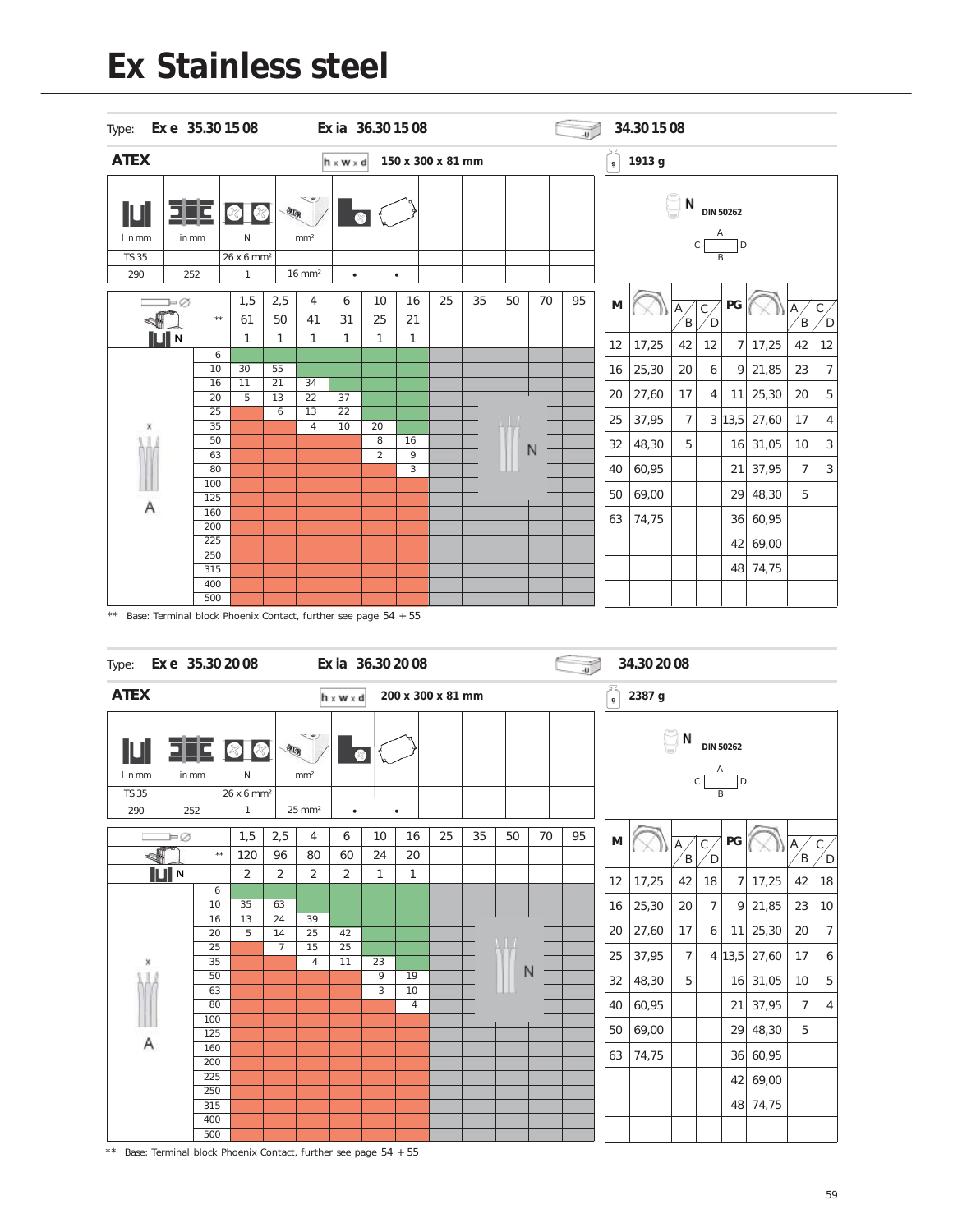| Type:                   | Exe 35.30 20 12       |                             |                |                       | Ex ia 36.30 20 12                                |                   |              |                    |                  |              |    |           |                  | 34.30 20 12           |            |                  |                                |                 |            |                        |
|-------------------------|-----------------------|-----------------------------|----------------|-----------------------|--------------------------------------------------|-------------------|--------------|--------------------|------------------|--------------|----|-----------|------------------|-----------------------|------------|------------------|--------------------------------|-----------------|------------|------------------------|
| <b>ATEX</b>             |                       |                             |                |                       | $\mathbf{h} \times \mathbf{W} \times \mathbf{d}$ |                   |              | 200 x 300 x 121 mm |                  |              |    |           | g                | 2790 g                |            |                  |                                |                 |            |                        |
| I in mm<br><b>TS 35</b> | in mm                 | N<br>26 x 6 mm <sup>2</sup> |                | 印度<br>mm <sup>2</sup> | $\overline{\bullet}$                             |                   |              |                    |                  |              |    |           |                  |                       | N          | <b>DIN 50262</b> | $C \overline{\qquad \qquad} D$ |                 |            |                        |
| 290                     | 252                   | 1                           |                | $16 \text{ mm}^2$     | $\bullet$                                        |                   | $\bullet$    |                    |                  |              |    |           |                  |                       |            |                  |                                |                 |            |                        |
| -1                      | r⊘                    | 1,5<br>$\star\star$<br>120  | 2,5<br>96      | 4<br>80               | 6<br>60                                          | 10<br>24          | 16<br>20     | 25<br>16           | 35<br>16         | 50           | 70 | 95        | M                |                       | B          | С<br>΄D          | $PG$                           |                 | Α<br>Έ     | C<br>$\sqrt{D}$        |
|                         | ILI N                 | 2                           | 2              | 2                     | 2                                                | 1                 | 1            | 1                  | 1                |              |    |           | 12               | 17,25                 | 84         | 45               |                                | 7 17,25         | 84         | 45                     |
|                         | 6<br>10               | 42                          | 76             |                       |                                                  |                   |              |                    |                  |              |    |           | 16               | 25,30                 | 38         | 20               |                                | $9$   21,85     | 48         | 28                     |
|                         | 16<br>20              | 16<br>6                     | 28<br>17       | 47<br>30              |                                                  |                   |              |                    |                  |              |    |           | 20               | 27,60                 | 28         | 18               | 11                             | 25,30           | 38         | 20                     |
|                         | 25                    |                             | 8              | 18                    | 51<br>30                                         |                   |              |                    |                  |              |    |           |                  |                       |            |                  |                                |                 |            |                        |
|                         | 35<br>50              |                             |                | 5                     | 14<br>$\overline{c}$                             | 27<br>11          | 22           | 73                 |                  |              | МA |           | 25               | 37,95                 | 14         |                  | 8 13,5                         | 27,60           | 28         | 18                     |
|                         | 63                    |                             |                |                       |                                                  | $\overline{4}$    | 12           | 24                 |                  |              |    | N         | 32               | 48,30                 | 9          | 4                | 16                             | 31,05           | 24         | 12                     |
|                         | 80<br>100             |                             |                |                       |                                                  |                   | 5            | 13<br>6            | 22<br>12         |              |    |           | 40               | 60,95                 | 4          | 2                | 21                             | 37,95           | 14         | 8                      |
| Α                       | 125<br>160            |                             |                |                       |                                                  |                   |              |                    | 5                |              |    |           | 50               | 69,00                 | 3          | 2                |                                | 29 48,30        | 9          | 4                      |
|                         | 200                   |                             |                |                       |                                                  |                   |              |                    |                  |              |    |           | 63               | 74,75                 | 3          | 2                |                                | 36 60,95        | 4          | 2                      |
|                         | 225<br>250            |                             |                |                       |                                                  |                   |              |                    |                  |              |    |           |                  |                       |            |                  |                                | 42 69,00        | 3          | $\overline{2}$         |
|                         | 315                   |                             |                |                       |                                                  |                   |              |                    |                  |              |    |           |                  |                       |            |                  |                                | 48 74,75        |            |                        |
|                         | 400<br>500            |                             |                |                       |                                                  |                   |              |                    |                  |              |    |           |                  |                       |            |                  |                                |                 |            |                        |
| Type:<br><b>ATEX</b>    | Exe 35.30 30 12       |                             |                |                       | $\mathbf{h} \times \mathbf{W} \times \mathbf{d}$ | Ex ia 36.30 30 12 |              | 300 x 300 x 121 mm |                  |              |    |           | $\boldsymbol{g}$ | 34.30 30 12<br>3812 g |            |                  |                                |                 |            |                        |
| I in mm<br><b>TS 35</b> | in mm                 |                             |                |                       |                                                  |                   |              |                    |                  |              |    |           |                  |                       |            |                  |                                |                 |            |                        |
|                         |                       | Ν                           |                | mm <sup>2</sup>       |                                                  |                   |              |                    |                  |              |    |           |                  |                       | Ν          | <b>DIN 50262</b> |                                |                 |            |                        |
| 290                     | 252                   | 26 x 6 mm <sup>2</sup><br>1 |                | $25 \, \text{mm}^2$   | $\bullet$                                        |                   | ٠            |                    |                  |              |    |           |                  |                       |            |                  |                                |                 |            |                        |
|                         | ে⇒⊘                   | 1,5                         | 2,5            | 4                     | 6                                                | 10                | 16           | 25                 | 35               | 50           | 70 | 95        | M                |                       |            | $\overline{c}$   | PG                             |                 |            | $\mathsf{C}_{\lambda}$ |
| $\frac{4}{3}$           |                       | $^{\star\star}$<br>120      | 96             | 80                    | 60                                               | 48                | 20           | 16                 | 16               | 12           |    |           |                  |                       | $\sqrt{B}$ | $\sqrt{D}$       |                                |                 | $\sqrt{B}$ | $\sigma$               |
|                         | ILI <sup>N</sup><br>6 | $\overline{2}$              | $\overline{2}$ | $\overline{2}$        | $\overline{2}$                                   | $\overline{2}$    | $\mathbf{1}$ | $\mathbf{1}$       | $\mathbf{1}$     | $\mathbf{1}$ |    |           | 12 <sup>12</sup> | 17,25                 | 84         | 75               |                                | 7 17,25         | 84         | 75                     |
|                         | 10                    | 48                          | 87             |                       |                                                  |                   |              |                    |                  |              |    |           |                  | 16 25,30              | 38         | 32               |                                | $9 \mid 21,85$  | 48         | 46                     |
|                         | 16<br>20              | 18<br>$\, 8$                | 33<br>20       | 54<br>34              | 58                                               |                   |              |                    |                  |              |    |           |                  | $20$ 27,60            | 28         | 27               |                                | $11 \mid 25,30$ | 38         | 32                     |
|                         | 25                    |                             | 10             | 21                    | 35                                               |                   |              |                    |                  |              |    | W         |                  | 25 37,95              | 14         |                  |                                | 14 13,5 27,60   | 28         | 27                     |
| X                       | 35<br>50              |                             |                | 6                     | 16<br>$\overline{a}$                             | 31<br>13          | 26           | 84                 |                  |              |    | ${\sf N}$ | 32               | 48,30                 | 9          | 7                |                                | 16 31,05        | 24         | 24                     |
|                         | 63<br>80              |                             |                |                       |                                                  | $\sqrt{4}$        | 14<br>6      | 28<br>15           | 25               |              |    |           |                  | 40 60,95              | 4          | 4                |                                | 21 37,95        | 14         | 14                     |
|                         | 100                   |                             |                |                       |                                                  |                   |              | $\overline{7}$     | 14               | 25           |    |           |                  |                       |            |                  |                                |                 |            |                        |
| Α                       | 125<br>160            |                             |                |                       |                                                  |                   |              |                    | $\boldsymbol{6}$ | 13<br>5      |    |           | 50               | 69,00                 | 3          | 3                |                                | 29 48,30        | 9          | $\overline{7}$         |
|                         | 200<br>225            |                             |                |                       |                                                  |                   |              |                    |                  |              |    |           | 63               | 74,75                 | 3          | 3                |                                | 36 60,95        | 4          | 4                      |
|                         | 250                   |                             |                |                       |                                                  |                   |              |                    |                  |              |    |           |                  |                       |            |                  |                                | 42 69,00        | 3          | 3                      |
|                         | 315<br>400            |                             |                |                       |                                                  |                   |              |                    |                  |              |    |           |                  |                       |            |                  |                                | 48 74,75        |            |                        |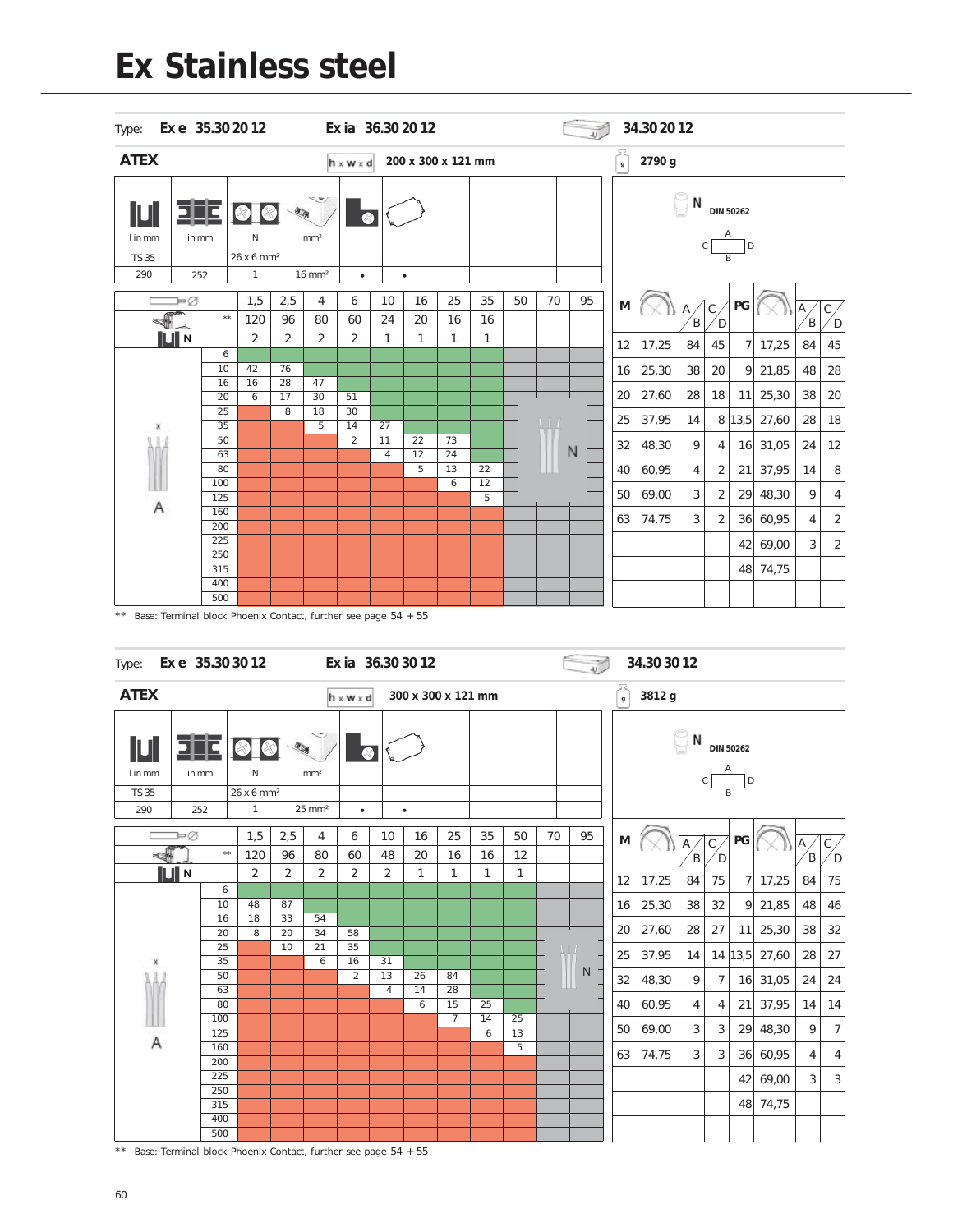| Type:                   | Exe 35.30 30 16 |                                     |                      |                      | Ex ia 36.30 30 16                          |          |                |                      |                      |                    |                    | J                  |                  | 34.30 30 16           |                    |                                                               |                |                 |                   |                     |
|-------------------------|-----------------|-------------------------------------|----------------------|----------------------|--------------------------------------------|----------|----------------|----------------------|----------------------|--------------------|--------------------|--------------------|------------------|-----------------------|--------------------|---------------------------------------------------------------|----------------|-----------------|-------------------|---------------------|
| <b>ATEX</b>             |                 |                                     |                      |                      | $h \times W \times d$                      |          |                | 300 x 300 x 161 mm   |                      |                    |                    |                    | $\boldsymbol{g}$ | 4121 g                |                    |                                                               |                |                 |                   |                     |
| I in mm<br><b>TS 35</b> | in mm           | Ν<br>26 x 6 mm <sup>2</sup>         | $\partial\mathbb{D}$ | mm <sup>2</sup>      | $\overline{\bullet}$                       |          |                |                      |                      |                    |                    |                    |                  |                       | E<br>Ν             | <b>DIN 50262</b><br>$C \frac{A}{B} D$                         |                |                 |                   |                     |
| 290                     | 252             | $\mathbf{1}$                        |                      | $25$ mm <sup>2</sup> | $\bullet$                                  |          | $\bullet$      |                      |                      |                    |                    |                    |                  |                       |                    |                                                               |                |                 |                   |                     |
| ÞØ                      |                 | 1,5                                 | 2,5                  | 4                    | 6                                          | 10       | 16             | 25                   | 35                   | 50                 | 70                 | 95                 | M                |                       |                    |                                                               | PG             |                 |                   |                     |
| ≼₩                      | $\star\star$    | 126                                 | 102                  | 87                   | 63                                         | 51       | 40             | 16                   | 16                   | 12                 |                    |                    |                  |                       | A<br>$\mathsf{B}'$ | $\mathsf{C}_{\lambda}$<br>∕D                                  |                |                 | Α<br>$\mathsf{B}$ | $\mathsf{C}$<br>/ D |
| <b>ILI</b> N            |                 | $\overline{2}$                      | $\overline{2}$       | 2                    | $\overline{2}$                             | 2        | 2              | 1                    | 1                    | $\mathbf{1}$       |                    |                    | 12               | 17,25                 | 112 120            |                                                               | 7 <sup>1</sup> | 17,25           | 112 120           |                     |
|                         | 6<br>10         | 55                                  | 100                  |                      |                                            |          |                |                      |                      |                    |                    |                    | 16               | 25,30                 | 54                 | 50                                                            | 9              | 21,85           | 74                | 69                  |
|                         | 16              | 21<br>9                             | 38                   | 62<br>39             |                                            |          |                |                      |                      |                    |                    |                    |                  |                       |                    |                                                               |                |                 |                   |                     |
|                         | 20<br>25        |                                     | 23<br>11             | 24                   | 67<br>40                                   |          |                |                      |                      |                    |                    |                    | 20               | 27,60                 | 45                 | 45                                                            | 11             | 25,30           | 54                | 50                  |
|                         | 35<br>50        |                                     |                      | $\overline{7}$       | 18                                         | 36       |                |                      |                      |                    |                    | N                  | 25               | 37,95                 | 22                 | 21                                                            | 13,5           | 27,60           | 45                | 45                  |
|                         | 63              |                                     |                      |                      | $\overline{c}$                             | 15<br>5  | 30<br>16       | 96<br>32             |                      |                    |                    |                    | 32               | 48,30                 | 14                 | 12                                                            | 16             | 31,05           | 33                | 32                  |
|                         | 80              |                                     |                      |                      |                                            |          | 6              | 17                   | 29                   |                    |                    |                    | 40               | 60,95                 | 8                  | 8                                                             | 21             | 37,95           | 22                | 21                  |
|                         | 100<br>125      |                                     |                      |                      |                                            |          |                | 8                    | 16<br>$\overline{7}$ | 29<br>15           |                    |                    | 50               | 69,00                 | 6                  | 6                                                             | 29             | 48,30           | 14                | 12                  |
| Α                       | 160             |                                     |                      |                      |                                            |          |                |                      |                      | 6                  |                    |                    | 63               | 74,75                 | 5                  | 4                                                             | 36             | 60,95           | 8                 | 8                   |
|                         | 200<br>225      |                                     |                      |                      |                                            |          |                |                      |                      |                    |                    |                    |                  |                       |                    |                                                               |                | 42 69,00        | 6                 | 6                   |
|                         | 250             |                                     |                      |                      |                                            |          |                |                      |                      |                    |                    |                    |                  |                       |                    |                                                               |                |                 |                   |                     |
|                         | 315<br>400      |                                     |                      |                      |                                            |          |                |                      |                      |                    |                    |                    |                  |                       |                    |                                                               |                | 48 74,75        |                   |                     |
|                         | 500             |                                     |                      |                      |                                            |          |                |                      |                      |                    |                    |                    |                  |                       |                    |                                                               |                |                 |                   |                     |
| Type:<br>ATEX           | Exe 35.383816   |                                     |                      |                      | Ex ia 36.38 38 16<br>$h \times W \times d$ |          |                | 380 x 380 x 161 mm   |                      |                    |                    |                    | $\boldsymbol{9}$ | 34.38 38 16<br>5858 g |                    |                                                               |                |                 |                   |                     |
| I in mm<br><b>TS 35</b> | in mm           | ${\sf N}$<br>36 x 6 mm <sup>2</sup> | 和海                   | mm <sup>2</sup>      | $\overline{\bullet}$                       |          |                |                      |                      |                    |                    |                    |                  |                       | Ν                  | <b>DIN 50262</b><br>$\begin{array}{c}\nA \\ C\n\end{array}$ D |                |                 |                   |                     |
| 370                     | 332             | $\mathbf{1}$                        |                      | 70 mm <sup>2</sup>   | $\bullet$                                  |          | $\bullet$      |                      |                      |                    |                    |                    |                  |                       |                    |                                                               |                |                 |                   |                     |
| ਿ⇒⊘                     |                 | 1,5                                 | 2,5                  | 4                    | 6                                          | 10       | 16             | 25                   | 35                   | 50                 | 70                 | 95                 | M                |                       |                    | $\mathsf{C}$                                                  | $\mathsf{PG}$  |                 |                   | $\mathsf{C}$        |
| 40<br><b>LUI</b> N      | $^{\star\star}$ | 240<br>$\mathbf{3}$                 | 195<br>$\mathbf{3}$  | 162<br>$\mathbf{3}$  | 123<br>3                                   | 99<br>3  | 81<br>3        | 44<br>$\overline{2}$ | 44<br>$\overline{2}$ | 17<br>$\mathbf{1}$ | 13<br>$\mathbf{1}$ | 13<br>$\mathbf{1}$ |                  |                       | $\angle$ B         | /D                                                            |                |                 | Έ                 | /D                  |
|                         | 6               |                                     |                      |                      |                                            |          |                |                      |                      |                    |                    |                    |                  | $12 \mid 17,25$       | 152 152            |                                                               |                | 7 17,25 152 152 |                   |                     |
|                         | 10              | 62                                  | 113                  |                      |                                            |          |                |                      |                      |                    |                    |                    | 16               | 25,30                 | 75                 | 65                                                            |                | $9$ 21,85 102   |                   | 90                  |
|                         | 16<br>20        | 24<br>10                            | 43<br>26             | 71<br>45             | 75                                         |          |                |                      |                      |                    |                    |                    |                  | $20$ 27,60            | 58                 | 58                                                            |                | $11 \mid 25,30$ |                   | 78 65               |
|                         | 25              |                                     | 13                   | 28                   | 45                                         |          |                |                      |                      |                    |                    |                    |                  | 25 37,95              | 30                 | 27                                                            | 13,5           | 27,60           | 58                | 58                  |
|                         | 35<br>50        |                                     |                      | 8                    | 21<br>3                                    | 41<br>16 | 34             | 109                  |                      |                    |                    |                    | 32               | 48,30                 | 18                 | 17                                                            |                | 16 31,05        | 45                | 44                  |
|                         | 63              |                                     |                      |                      |                                            | 6        | 19             | 36                   |                      |                    |                    |                    |                  |                       |                    |                                                               |                |                 |                   |                     |
|                         | 80<br>100       |                                     |                      |                      |                                            |          | $\overline{7}$ | 19<br>9              | 33<br>18             | 33                 |                    |                    | 40               | 60,95                 | 10                 | 10                                                            |                | 21 37,95        | 30                | 27                  |
| Α                       | 125             |                                     |                      |                      |                                            |          |                |                      | 8                    | 17                 | 32                 |                    | 50               | 69,00                 | 8                  | 8                                                             |                | 29 48,30        | 18                | 17                  |
|                         | 160<br>200      |                                     |                      |                      |                                            |          |                |                      |                      | $\overline{7}$     | 15<br>6            | 26<br>13           | 63               | 74,75                 | 6                  | 5                                                             |                | 36 60,95        | 10 <sup>1</sup>   | 10                  |
|                         | 225             |                                     |                      |                      |                                            |          |                |                      |                      |                    | $\overline{2}$     | 8                  |                  |                       |                    |                                                               |                | 42 69,00        | 8                 | 8                   |
|                         | 250<br>315      |                                     |                      |                      |                                            |          |                |                      |                      |                    |                    | $\overline{4}$     |                  |                       |                    |                                                               |                | 48 74,75        |                   |                     |
|                         | 400<br>500      |                                     |                      |                      |                                            |          |                |                      |                      |                    |                    |                    |                  |                       |                    |                                                               |                |                 |                   |                     |
|                         |                 |                                     |                      |                      |                                            |          |                |                      |                      |                    |                    |                    |                  |                       |                    |                                                               |                |                 |                   |                     |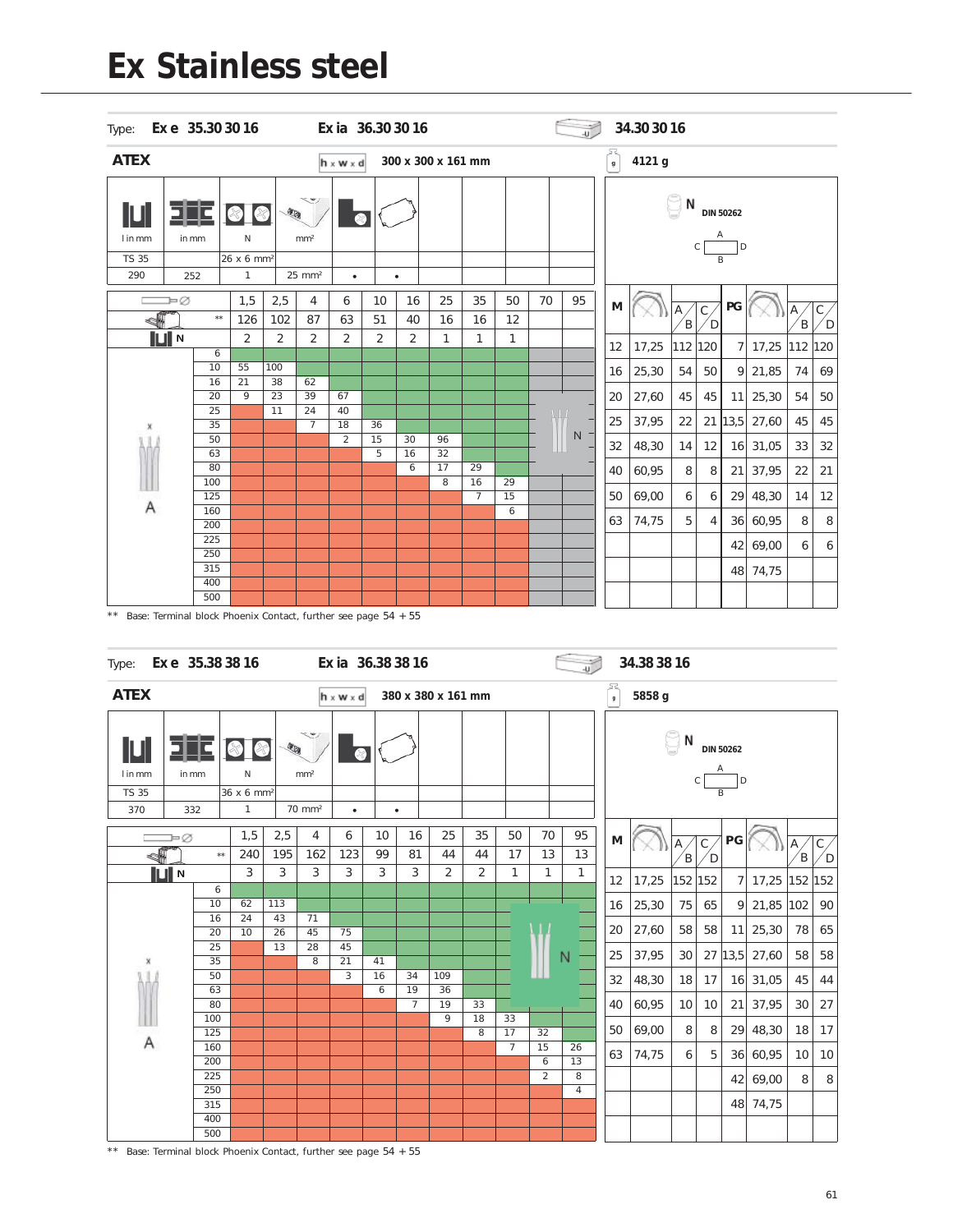| Type: Ex e 35.40 15 08                                            |                  |              |                               |              |                                  | Ex ia 36.40 15 08     |                |              |              |                    |                      |       |    |     |                                                                           | 34.401508   |                    |                  |        |            |                  |                  |
|-------------------------------------------------------------------|------------------|--------------|-------------------------------|--------------|----------------------------------|-----------------------|----------------|--------------|--------------|--------------------|----------------------|-------|----|-----|---------------------------------------------------------------------------|-------------|--------------------|------------------|--------|------------|------------------|------------------|
| <b>ATEX</b>                                                       |                  |              |                               |              |                                  | $h \times W \times d$ |                |              |              | 150 x 400 x 81 mm  |                      |       |    |     | $\boldsymbol{g}$                                                          | 2390 g      |                    |                  |        |            |                  |                  |
| I in mm<br><b>TS 35</b>                                           | in mm            |              | N<br>38 x 6 mm <sup>2</sup>   |              | $\frac{1}{2}$<br>mm <sup>2</sup> |                       |                |              |              |                    |                      |       |    |     | $\textcircled{\tiny{\textsf{N}}}$<br><b>DIN 50262</b><br>$C \overline{A}$ |             |                    |                  |        |            |                  |                  |
| 390                                                               | 352              |              | $\mathbf{1}$                  |              | $16 \text{ mm}^2$                | $\bullet$             |                | $\bullet$    |              |                    |                      |       |    |     |                                                                           |             |                    |                  |        |            |                  |                  |
|                                                                   | ▭∍∅              | $\star\star$ | 1,5<br>85                     | 2,5<br>69    | 4<br>58                          | 6<br>43               | 10<br>35       | 16<br>29     | 25           |                    | 35                   | 50    | 70 | 95  | M                                                                         |             |                    | С                | PG     |            | Α                | С                |
|                                                                   | IUI N            |              | 1                             | 1            | $\mathbf{1}$                     | 1                     | 1              | 1            |              |                    |                      |       |    |     | 12                                                                        | 17,25       | $\mathsf{B}$<br>57 | ∕ D<br>12        | 7      | 17,25      | $\sqrt{B}$<br>57 | $\sqrt{D}$<br>12 |
|                                                                   |                  | 6<br>10      | 30                            | 56           |                                  |                       |                |              |              |                    |                      |       |    |     | 16                                                                        | 25,30       | 29                 | 6                | 9      | 21,85      | 32               | 7                |
|                                                                   |                  | 16           | 12                            | 21           | 35                               |                       |                |              |              |                    |                      |       |    |     | 20                                                                        | 27,60       | 24                 | 4                | 11     | 25,30      | 28               | 5                |
|                                                                   |                  | 20<br>25     | 5                             | 13<br>6      | 22<br>13                         | 37<br>22              |                |              |              |                    |                      |       |    |     | 25                                                                        | 37,95       | 9                  |                  | 3 13,5 | 27,60      | 24               | 4                |
|                                                                   |                  | 35<br>50     |                               |              | $\overline{4}$                   | 10                    | 20<br>8        | 16           |              |                    |                      | L L L |    |     | 32                                                                        | 48,30       | 7                  |                  |        | $16$ 31,05 | 14               | 3                |
|                                                                   |                  | 63<br>80     |                               |              |                                  |                       | $\overline{a}$ | 9<br>3       |              |                    |                      | N     |    |     | 40                                                                        | 60,95       |                    |                  | 21     | 37,95      | 9                | 3                |
|                                                                   |                  | 100          |                               |              |                                  |                       |                |              |              |                    |                      |       |    |     | 50                                                                        | 69,00       |                    |                  |        | 29 48,30   | $\overline{7}$   |                  |
| Α                                                                 |                  | 125<br>160   |                               |              |                                  |                       |                |              |              |                    |                      |       |    |     | 63                                                                        | 74,75       |                    |                  |        | 36 60,95   |                  |                  |
|                                                                   |                  | 200<br>225   |                               |              |                                  |                       |                |              |              |                    |                      |       |    |     |                                                                           |             |                    |                  |        | 42 69,00   |                  |                  |
|                                                                   |                  | 250          |                               |              |                                  |                       |                |              |              |                    |                      |       |    |     |                                                                           |             |                    |                  |        | 48 74,75   |                  |                  |
|                                                                   |                  | 315<br>400   |                               |              |                                  |                       |                |              |              |                    |                      |       |    |     |                                                                           |             |                    |                  |        |            |                  |                  |
| ** Base: Terminal block Phoenix Contact, further see page 54 + 55 |                  | 500          |                               |              |                                  |                       |                |              |              |                    |                      |       |    |     |                                                                           |             |                    |                  |        |            |                  |                  |
| Type:                                                             | Exe 35.40 20 12  |              |                               |              |                                  | Ex ia 36.40 20 12     |                |              |              |                    |                      |       |    |     |                                                                           | 34.40 20 12 |                    |                  |        |            |                  |                  |
| <b>ATEX</b>                                                       |                  |              |                               |              |                                  | $h \times W \times d$ |                |              |              | 200 x 400 x 121 mm |                      |       |    |     | $\boldsymbol{g}$                                                          | 3403 g      |                    |                  |        |            |                  |                  |
| I in mm<br><b>TS 35</b>                                           | in mm            |              | N<br>38 x 6 mm <sup>2</sup>   |              | 北海<br>mm <sup>2</sup>            |                       |                |              |              |                    |                      |       |    |     |                                                                           |             | Ν                  | <b>DIN 50262</b> |        |            |                  |                  |
| 390                                                               | 352              |              | $\,1\,$                       |              | $16 \text{ mm}^2$                |                       |                |              |              |                    |                      |       |    |     |                                                                           |             |                    |                  |        |            |                  |                  |
|                                                                   | ÞØ<br>4          |              | 1,5<br>$^{\star\star}$<br>172 | 2,5<br>138   | 4<br>116                         | 6<br>88               | 10<br>70       | 16<br>29     | 25<br>23     | 35<br>23           | 50<br>18             | 70    | 95 | 120 | M                                                                         |             | $\sqrt{B}$         | С                | PG     |            | Α<br>$\sqrt{B}$  | С                |
|                                                                   | ILI <sup>N</sup> |              | $\overline{2}$                | $\sqrt{2}$   | $\overline{2}$                   | $\overline{2}$        | $\overline{2}$ | $\mathbf{1}$ | $\mathbf{1}$ | $\mathbf{1}$       | 1                    |       |    |     | 12 <sup>12</sup>                                                          | 17,25       | 120                | /D<br>45         |        | 7 17,25    | 120              | $\sqrt{D}$<br>45 |
|                                                                   |                  |              | 6<br>10<br>43                 | 78           |                                  |                       |                |              |              |                    |                      |       |    |     | 16                                                                        | 25,30       | 52                 | 20               |        | 9 21,85    | 68               | 28               |
|                                                                   |                  |              | 16<br>16                      | 29           | 48                               |                       |                |              |              |                    |                      |       |    |     | 20                                                                        | 27,60       | 40                 | 18               | 11     | 25,30      | 52               | 20               |
|                                                                   |                  |              | 20<br>25                      | 18<br>7<br>9 | 31<br>19                         | 52<br>31              |                |              |              |                    |                      |       |    |     | 25                                                                        | 37,95       | 20                 |                  | 8 13,5 | 27,60      | 40               | 18               |
|                                                                   | ×                |              | 35<br>50                      |              | 6                                | 14<br>$\overline{c}$  | 28<br>11       | 23           | 74           |                    |                      |       | M  |     |                                                                           |             |                    |                  |        |            |                  |                  |
|                                                                   |                  |              | 63<br>80                      |              |                                  |                       | $\overline{4}$ | 13           | 25           |                    |                      |       |    | Ν   | 32                                                                        | 48,30       | 13                 | 4                |        | $16$ 31,05 | 33               | 12               |
|                                                                   |                  | 100          |                               |              |                                  |                       |                | 5            | 13<br>6      | 23<br>12           | 23                   |       |    |     | 40                                                                        | 60,95       | 6                  | 2                | 21     | 37,95      | 20               | 8                |
|                                                                   | Α                | 125<br>160   |                               |              |                                  |                       |                |              |              | 5                  | 12<br>$\overline{4}$ |       |    |     | 50                                                                        | 69,00       | 5                  | 2                |        | 29 48,30   | 13               | 4                |
|                                                                   |                  | 200<br>225   |                               |              |                                  |                       |                |              |              |                    |                      |       |    |     | 63                                                                        | 74,75       | 4                  | 2                |        | 36 60,95   | 6                | $\sqrt{2}$       |
|                                                                   |                  | 250          |                               |              |                                  |                       |                |              |              |                    |                      |       |    |     |                                                                           |             |                    |                  |        | 42 69,00   | 5                | $\overline{2}$   |
|                                                                   |                  | 315<br>400   |                               |              |                                  |                       |                |              |              |                    |                      |       |    |     |                                                                           |             |                    |                  |        | 48 74,75   |                  |                  |
|                                                                   |                  | 500          |                               |              |                                  |                       |                |              |              |                    |                      |       |    |     |                                                                           |             |                    |                  |        |            |                  |                  |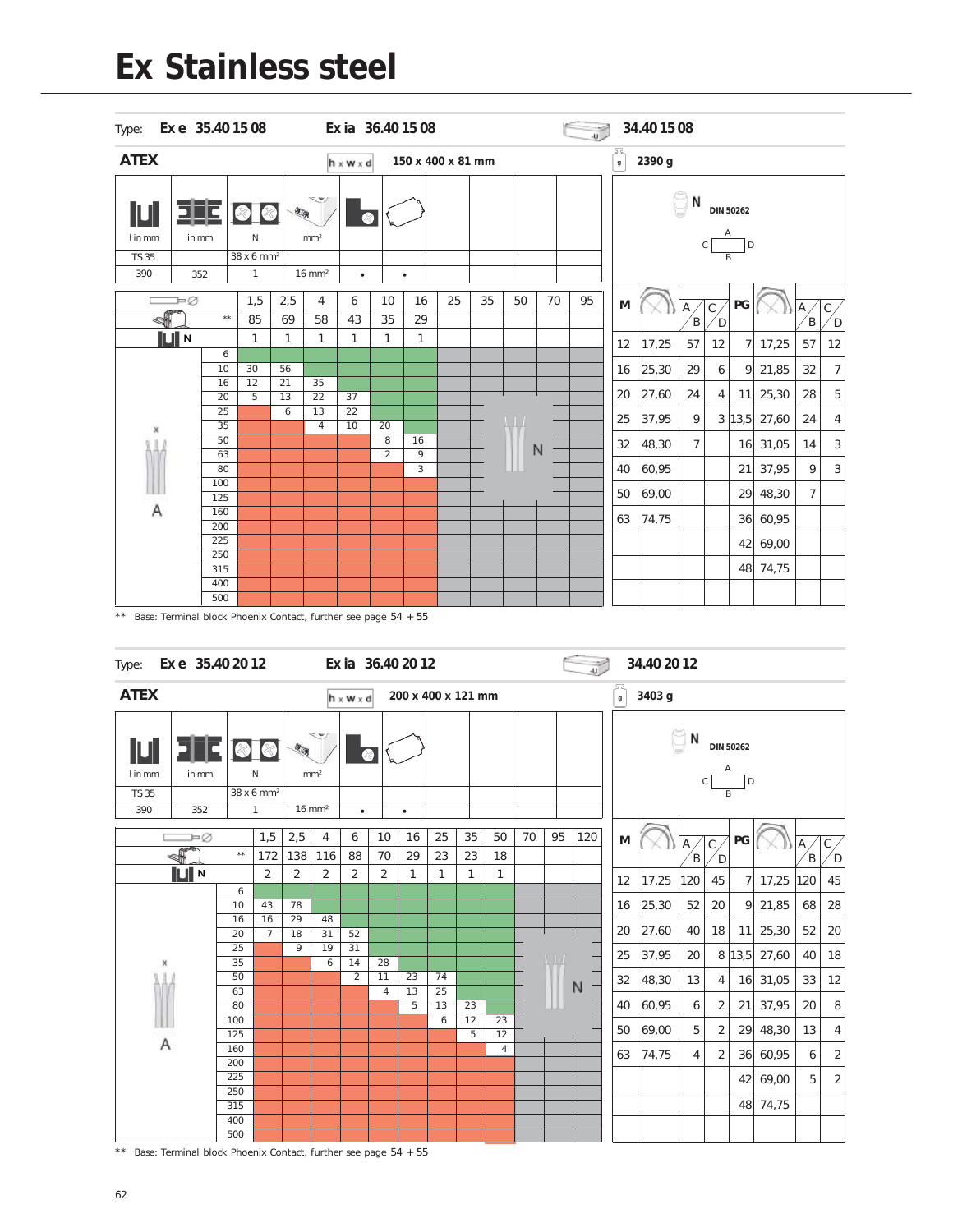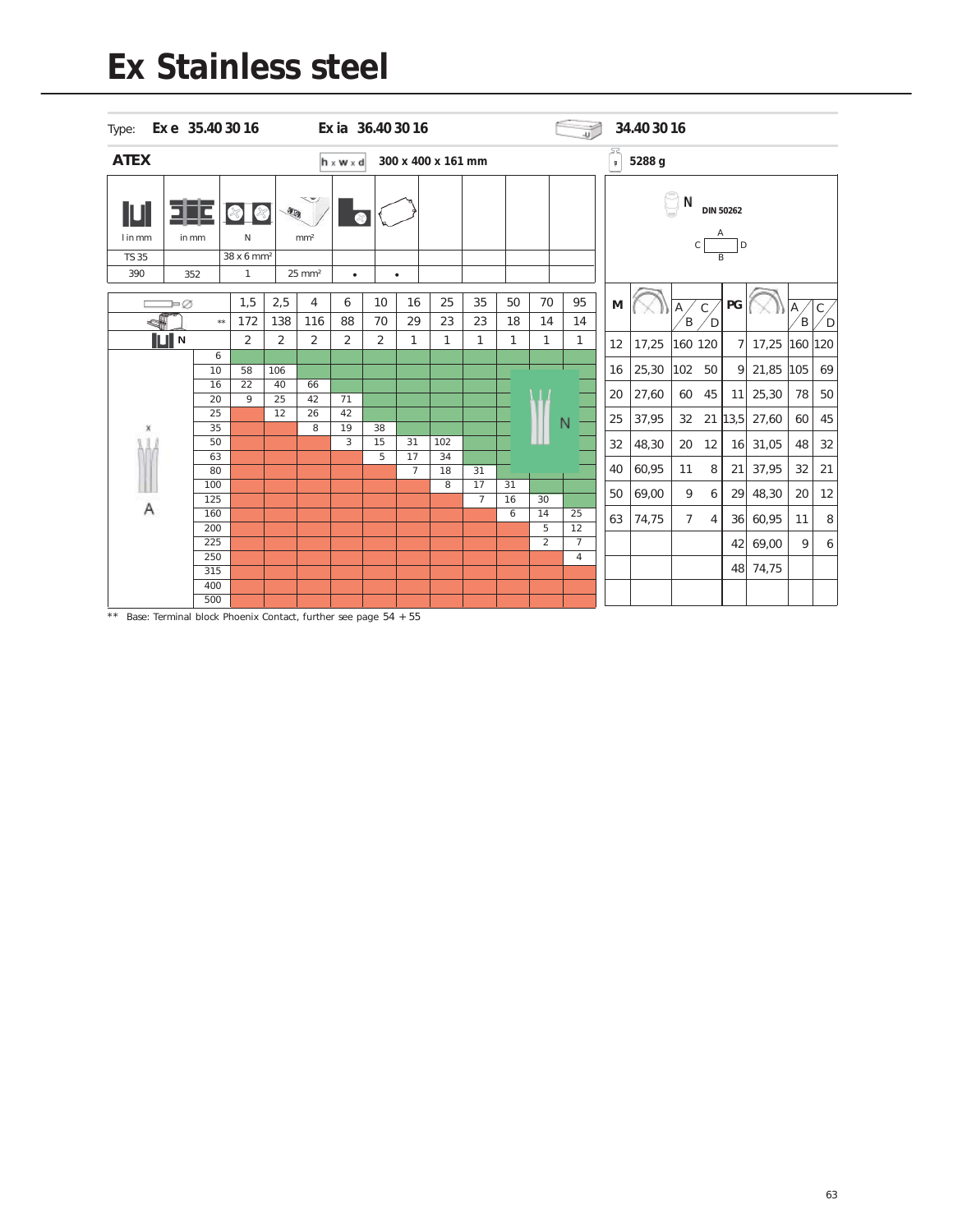| Type: Ex e 35.50 30 16 Ex ia 36.50 30 16 |   |       |              |                        |                |                       |                       |                |                    |     |                |              |                |                |     | 34.50 30 16       |     |     |
|------------------------------------------|---|-------|--------------|------------------------|----------------|-----------------------|-----------------------|----------------|--------------------|-----|----------------|--------------|----------------|----------------|-----|-------------------|-----|-----|
| <b>ATEX</b>                              |   |       |              |                        |                |                       | $h \times W \times d$ |                | 300 x 500 x 161 mm |     |                |              |                |                |     | $\sqrt{9}$ 6257 g |     |     |
| I in mm                                  |   | in mm |              | Ν                      | $\partial$ la  | رپ<br>mm <sup>2</sup> |                       |                |                    |     |                |              |                |                |     |                   |     |     |
| <b>TS 35</b>                             |   |       |              | 48 x 6 mm <sup>2</sup> |                |                       |                       |                |                    |     |                |              |                |                |     |                   |     |     |
| 490                                      |   | 452   |              | $\mathbf{1}$           |                | $25 \, \text{mm}^2$   | $\bullet$             |                | $\bullet$          |     |                |              |                |                |     |                   |     |     |
|                                          |   | ÞØ    |              | 1,5                    | 2,5            | 4                     | 6                     | 10             | 16                 | 25  | 35             | 50           | 70             | 95             | 120 | 150               | 185 | 240 |
|                                          |   |       | $\star\star$ | 214                    | 172            | 144                   | 108                   | 88             | 72                 | 29  | 29             | 26           | 18             | 18             |     |                   |     |     |
|                                          |   | N     |              | $\overline{2}$         | $\overline{2}$ | $\overline{2}$        | $\overline{2}$        | $\overline{2}$ | $\overline{2}$     | 1   | 1              | $\mathbf{1}$ | $\mathbf{1}$   | $\mathbf{1}$   |     |                   |     |     |
|                                          |   |       | 6            |                        |                |                       |                       |                |                    |     |                |              |                |                |     |                   |     |     |
|                                          |   |       | 10           | 60                     | 109            |                       |                       |                |                    |     |                |              |                |                |     |                   |     |     |
|                                          |   |       | 16           | 23                     | 41             | 68                    |                       |                |                    |     |                |              |                |                |     |                   |     |     |
|                                          |   |       | 20           | 10                     | 25             | 43                    | 72                    |                |                    |     |                |              |                |                |     |                   |     |     |
|                                          |   |       | 25           |                        | 12             | 27                    | 43                    |                |                    |     |                |              |                |                |     |                   |     |     |
|                                          | x |       | 35           |                        |                | 8                     | 20                    | 39             |                    |     |                |              |                |                |     |                   |     |     |
|                                          |   |       | 50           |                        |                |                       | $\overline{3}$        | 16             | 32                 | 105 |                |              |                |                |     |                   |     |     |
|                                          |   |       | 63           |                        |                |                       |                       | 5              | 18                 | 35  |                |              |                |                |     |                   | N   |     |
|                                          |   |       | 80           |                        |                |                       |                       |                | $\overline{7}$     | 19  | 32             |              |                |                |     |                   |     |     |
|                                          |   |       | 100          |                        |                |                       |                       |                |                    | 9   | 17             | 32           |                |                |     |                   |     |     |
|                                          | Α |       | 125          |                        |                |                       |                       |                |                    |     | $\overline{7}$ | 17           | 31             |                |     |                   |     |     |
|                                          |   |       | 160          |                        |                |                       |                       |                |                    |     |                | 6            | 14             | 25             |     |                   |     |     |
|                                          |   |       | 200          |                        |                |                       |                       |                |                    |     |                |              | 6              | 12             |     |                   |     |     |
|                                          |   |       | 225          |                        |                |                       |                       |                |                    |     |                |              | $\mathfrak{D}$ | $\overline{7}$ |     |                   |     |     |
|                                          |   |       | 250          |                        |                |                       |                       |                |                    |     |                |              |                | $\overline{4}$ |     |                   |     |     |
|                                          |   |       | 315          |                        |                |                       |                       |                |                    |     |                |              |                |                |     |                   |     |     |
|                                          |   |       | 400          |                        |                |                       |                       |                |                    |     |                |              |                |                |     |                   |     |     |
|                                          |   |       | 500          |                        |                |                       |                       |                |                    |     |                |              |                |                |     |                   |     |     |

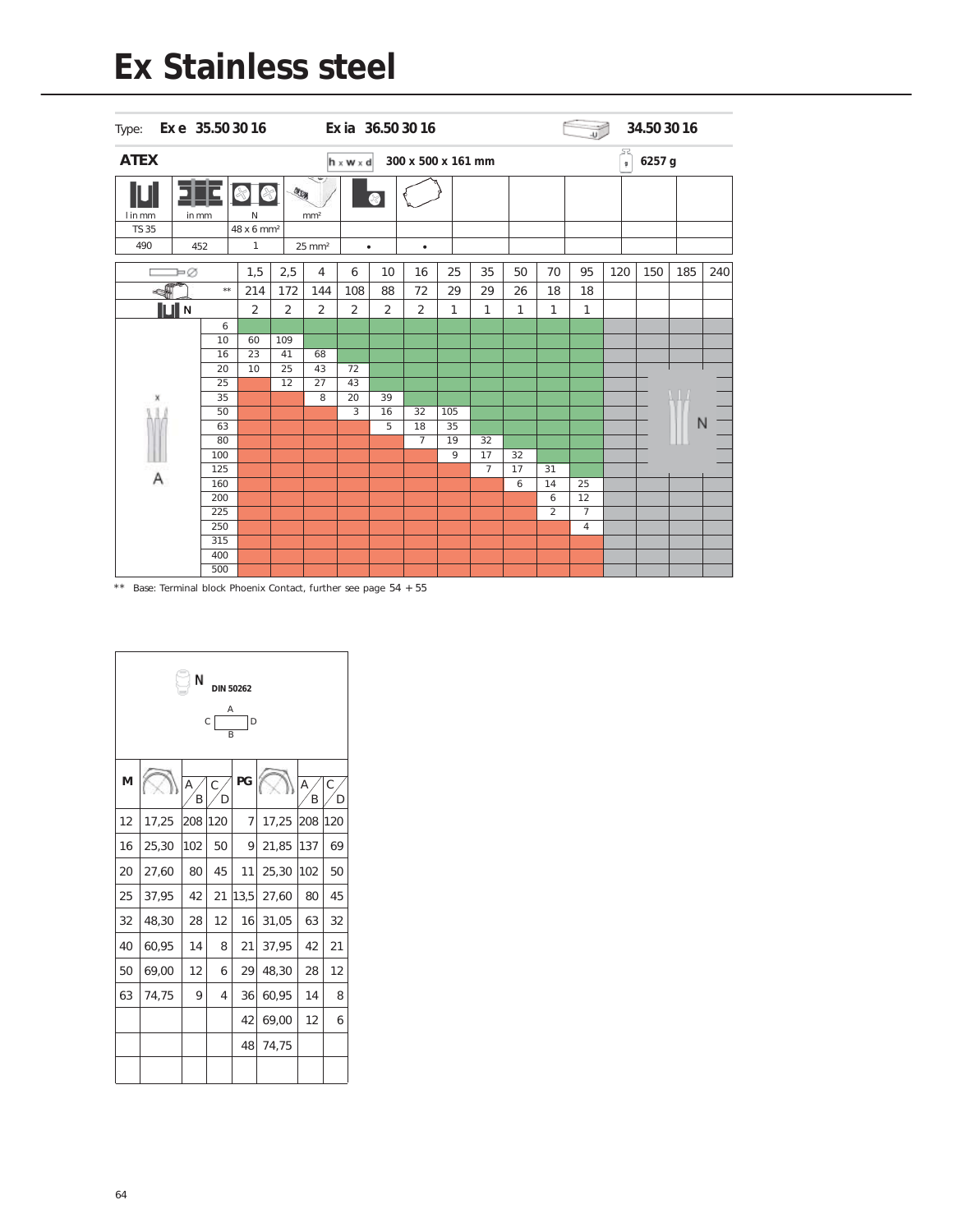| Type: Ex e 35.50 40 16 |       |      |                        |                |                       |                       |     | Ex ia 36.50 40 16 |     |                    |                |              |              |                | 34.50 40 16  |     |     |
|------------------------|-------|------|------------------------|----------------|-----------------------|-----------------------|-----|-------------------|-----|--------------------|----------------|--------------|--------------|----------------|--------------|-----|-----|
| <b>ATEX</b>            |       |      |                        |                |                       | $h \times W \times d$ |     |                   |     | 400 x 500 x 161 mm |                |              |              | $\mathbf{g}$   | 7353 g       |     |     |
| I in mm                | in mm |      | N                      | <b>FLOR</b>    | رپ<br>mm <sup>2</sup> |                       |     |                   |     |                    |                |              |              |                |              |     |     |
| <b>TS 35</b>           |       |      | 48 x 6 mm <sup>2</sup> |                |                       |                       |     |                   |     |                    |                |              |              |                |              |     |     |
| 490                    | 452   |      | 3                      |                | 120 mm <sup>2</sup>   | $\bullet$             |     | $\bullet$         |     |                    |                |              |              |                |              |     |     |
|                        | ÞØ    |      | 1,5                    | 2,5            | 4                     | 6                     | 10  | 16                | 25  | 35                 | 50             | 70           | 95           | 120            | 150          | 185 | 240 |
|                        |       | $**$ | 425                    | 345            | 290                   | 215                   | 140 | 87                | 46  | 46                 | 36             | 14           | 14           | 11             | 11           |     |     |
|                        | N     |      | 4                      | $\overline{4}$ | $\overline{4}$        | $\overline{4}$        | 3   | 3                 | 2   | $\overline{2}$     | $\overline{2}$ | $\mathbf{1}$ | $\mathbf{1}$ | $\mathbf{1}$   | $\mathbf{1}$ |     |     |
|                        |       | 6    |                        |                |                       |                       |     |                   |     |                    |                |              |              |                |              |     |     |
|                        |       | 10   | 68                     | 123            |                       |                       |     |                   |     |                    |                |              |              |                |              |     |     |
|                        |       | 16   | 26                     | 46             | 77                    |                       |     |                   |     |                    |                |              |              |                |              |     |     |
|                        |       | 20   | 11                     | 28             | 48                    | 82                    |     |                   |     |                    |                |              |              |                |              |     |     |
|                        |       | 25   |                        | 14             | 30                    | 49                    |     |                   |     |                    |                |              |              |                |              | МA  |     |
| x                      |       | 35   |                        |                | 9                     | 23                    | 44  |                   |     |                    |                |              |              |                |              |     |     |
|                        |       | 50   |                        |                |                       | 3                     | 18  | 36                | 118 |                    |                |              |              |                |              |     | N   |
|                        |       | 63   |                        |                |                       |                       | 6   | 20                | 40  |                    |                |              |              |                |              |     |     |
|                        |       | 80   |                        |                |                       |                       |     | 8                 | 21  | 36                 |                |              |              |                |              |     |     |
|                        |       | 100  |                        |                |                       |                       |     |                   | 10  | 19                 | 36             |              |              |                |              |     |     |
|                        |       | 125  |                        |                |                       |                       |     |                   |     | 8                  | 19             | 35           |              |                |              |     |     |
| Α                      |       | 160  |                        |                |                       |                       |     |                   |     |                    | $7^{\circ}$    | 16           | 29           | 73             |              |     |     |
|                        |       | 200  |                        |                |                       |                       |     |                   |     |                    |                | 6            | 14           | 23             | 40           |     |     |
|                        |       | 225  |                        |                |                       |                       |     |                   |     |                    |                | 2            | 8            | 15             | 24           |     |     |
|                        |       | 250  |                        |                |                       |                       |     |                   |     |                    |                |              | 5            | 10             | 17           |     |     |
|                        |       | 315  |                        |                |                       |                       |     |                   |     |                    |                |              |              | $\mathfrak{D}$ | 6            |     |     |
|                        |       | 400  |                        |                |                       |                       |     |                   |     |                    |                |              |              |                |              |     |     |
|                        |       | 500  |                        |                |                       |                       |     |                   |     |                    |                |              |              |                |              |     |     |

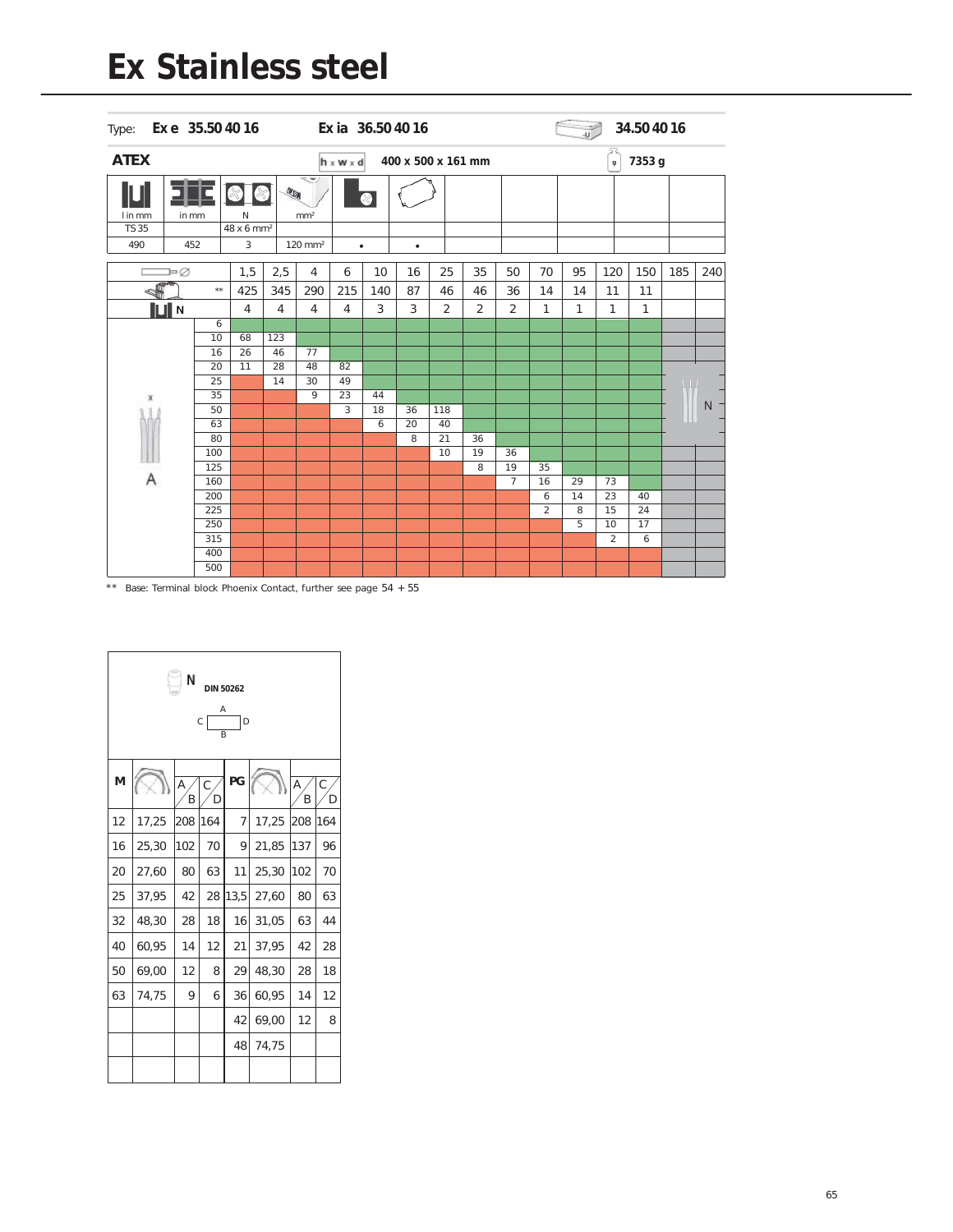